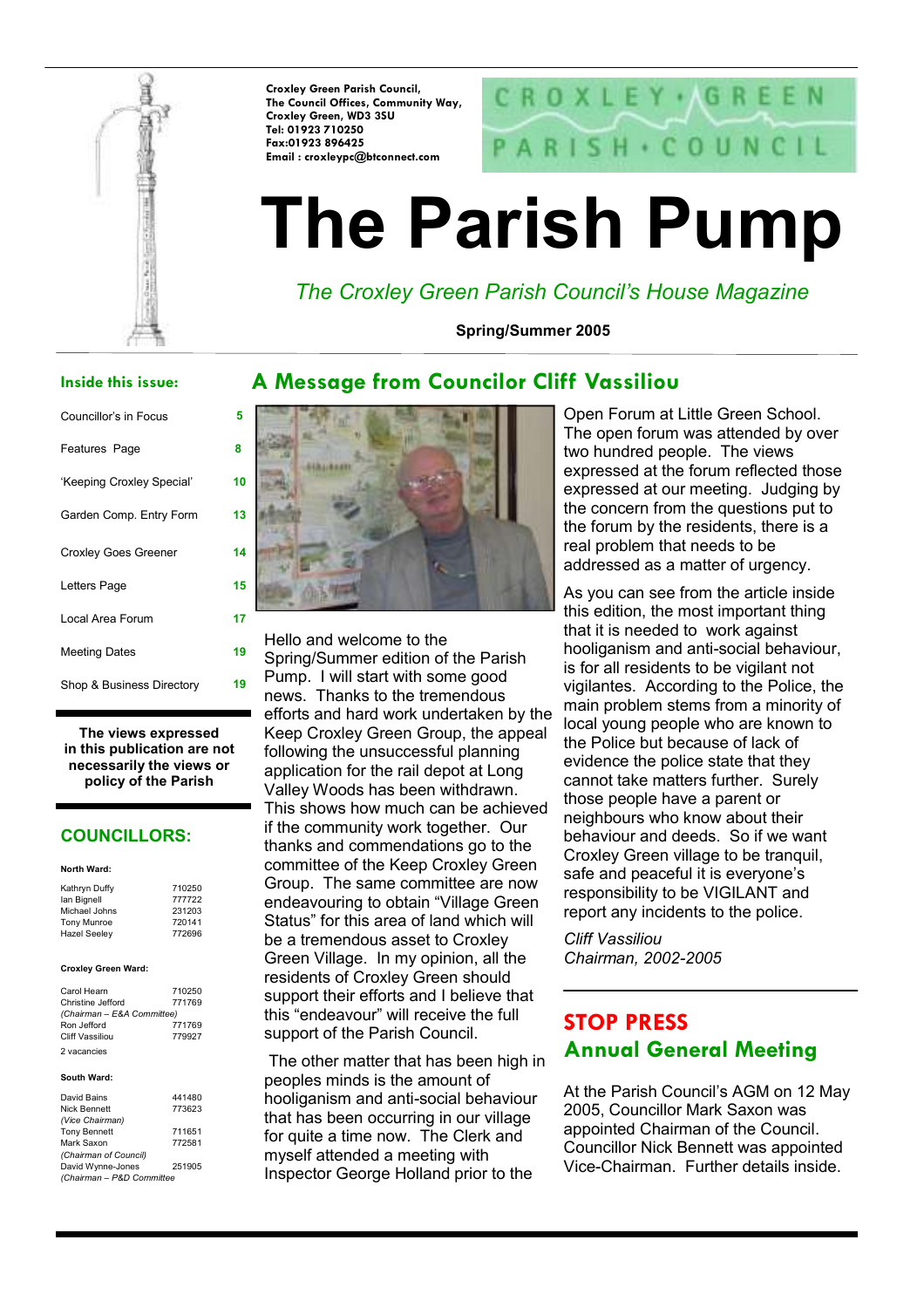# Annual General Meeting

The evening of 12 May saw a change within the Parish Council. In addition to Councilor Mark Saxon being elected as Chairman of the Council and Councillor Nick Bennett Vice-Chairman, a number of new Council Members were co-opted.

Councillor Saxon in taking the Chairmanship for the rest of the AGM firstly gave a vote of thanks to Cllr Vassiliou, the former Chairman, for the hard work and dedication that he had given the Parish during his Chairmanship.

The new Councillors co-opted onto the Council include Cllr David Bains, Cllr Kathryn Duffy, Cllr Carol Hearn and Cllr Tony Munroe.

# Free Low Energy Light Bulbs

London Electric in association with Three Rivers District Council are making low energy electric light available to residents Free!

The 100w light uses only 1/5th of the power of an ordinary 100w light bulb—100w lighting for the cost of 20w.

The bayonet fixing bulbs are available from the Parish Office with those on benefits entitled to 2 bulbs and those who are not, entitled to 1 bulb.

# Highway Fault Reporting

Did you know you can report a problem with roads, pavements, lampposts, signs, street name plates and a whole host of other issues direct to Hertfordshire Highways? You can go on-line to http://www.hertsdirect.org and follow the Highway Fault Reporting link or you can phone Hertfordshire Highways on 01923 471320.

You are the eyes and ears of Croxley Green so if you see something that needs fixing, report it!

# 63 Miles of footpaths? You're joking! The Parish

No joke. Within the Parish boundary there are 18 public footpaths, extending to some 102km (that's about 63 miles)! The longest is footpath no. 11 (1500m) which starts at the junction of All Saints Lane/Watford Road and runs south then east, through woods then past the back of houses in Frankland Road.

And the shortest? Well within the Parish boundary it would be footpath 8 (70m — Loudwater Lane, North east of Parrot's Dell going northwards) but in fact this path then leaves our Parish and becomes footpath 46 in Sarratt's Parish. So the shortest complete footpath in Croxley is no. 18 (80m) and runs between Link's Way and Rousebarn Lane.

Council has an Agreement with **Hertfordshire** County Council (HCC) under the Parish Paths **Partnership** scheme and this gives the Parish Council a limited



Just part of Footpath No. 11

responsibility for the maintenance of the 18 footpaths. Overall responsibility for the footpaths is the HCC Rights of Way Unit.

# Best Dressed Christmas Window Competition

Christmas seems a long time ago now but who won? Each year Croxley Green Parish Council runs a best dressed Christmas shop window competition. The standard was extremely high and judging was a very difficult task. But after much thought it was decided that the winners this year were as follows:

First Place- D & J Brower, 140 Watford Road

Second Place—Quy Design, Scots Hill Parade Joint Third Place—Bliss Beauty Salon, 307 Baldwins Lane & The Style Shop, 150 Watford Road.

The prize giving, which included a framed Certificate, took place at the Parish Council meeting on 23 December 2004.



D & J Brower receiving their cheque from Parish Chairman, Cliff Vassiliou

 $D & J$ Brower's premises in Watford Road

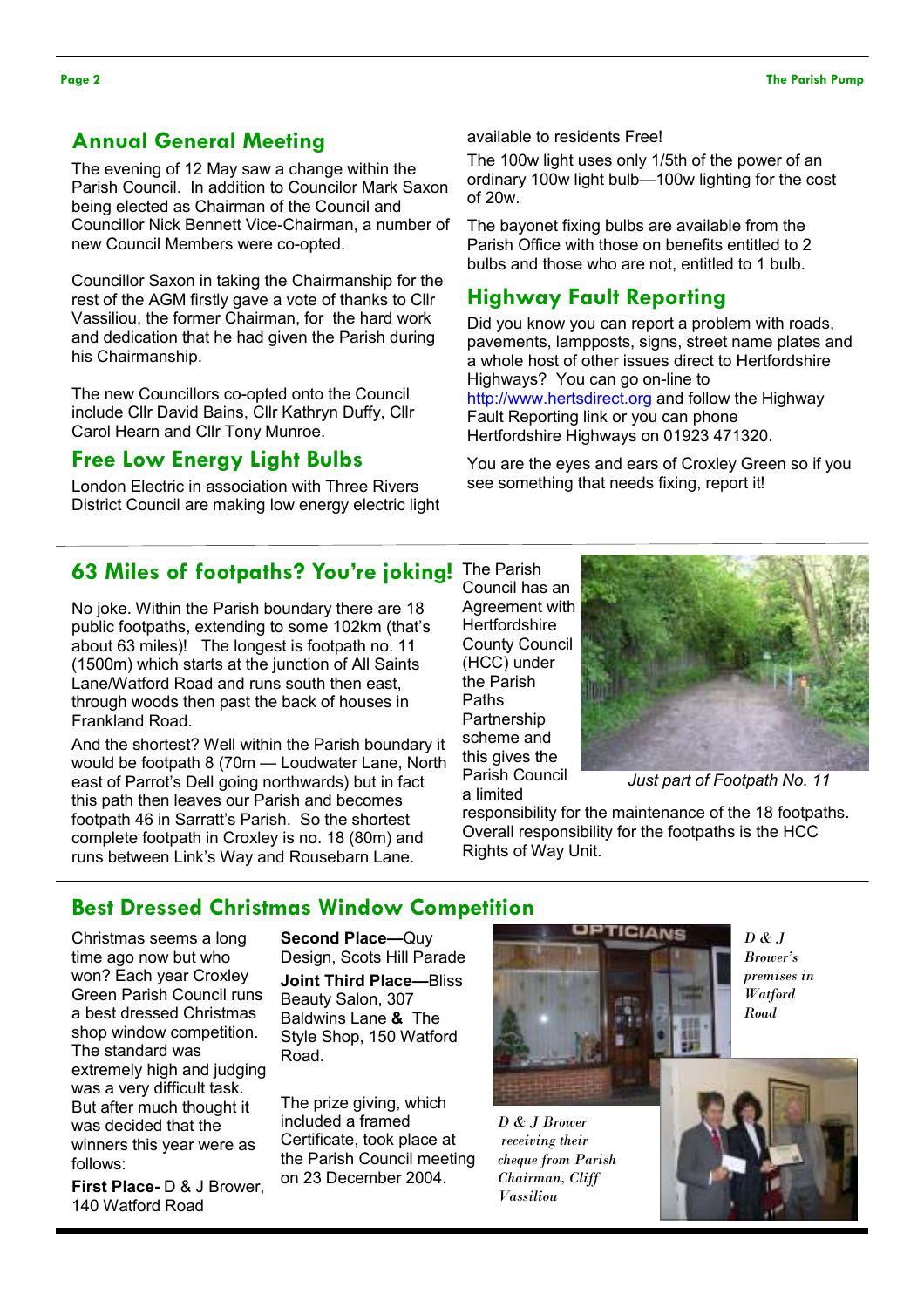### The Parish Pump Page 3







# Chairman's Charity Quiz

The  $4<sup>th</sup>$  annual Chairman's Charity quiz was held on 5 March 2005 at St Oswald's Church Hall. 100 people bought tickets for the evening which also included a buffet supper and of course a crosssection of questions to test everyone.

The Chairman's charities for 2005 were the Royal National Lifeboat Institute and the Rainbow Trust 2007, and the sum of £833.23 was divided equally between these

two very worthy charities.

Grateful thanks to everyone involved in the smooth running of the evening, in particular to the Parish Clerk – David Allison, who kindly agreed to be Quiz Master.

### Cllr C Jefford

# Barrow Beat, Street Cleansing **Operations**

Congratulations to Clifford who has recently become a dad to a very healthy baby girl named Crystal. Due to the new member of the family Clifford is going to be taking it easy by helping mum.

So an opportunity has arisen for a new Barrow Beat Operative.

Three Rivers environmental Contract, provide street cleansing operations within the area.

Three Rivers provide a good working Environment, where you will be part of the local community and if you join us, you'll enjoy competitive rates of pay. (£6.65 per hour; 4 hours per day). To apply please contact Paul Miller on 01923 718 772 or E-mail: Paul.Miller@Sodexhouk.com

For more information please call The National Kidney Research Fund on 0800 7832973

www.nkrf.org.uk

# The Gift of Life

Whilst going through a list of articles sent in for publication in this issue, we came across a press release from the National Kidney Research Fund.

This got me thinking about my long lost organ donation card filled in sometime at the beginning of the 1980's. After hunting high and low for it, and failing I thought there must be a

better way of making my wishes known about organ donation than by carrying a tattered piece of paper.

After a quick search on the internet I found: www.uktransplant.org.uk,

the website of the NHS UK Transplant Service.

There was a quick form to fill out and bingo, no more bits of paper to carry around.

For those of you thinking about organ donation you can call the NHS Organ Donor hotline on 0845 60 60 400

Cllr Mark Saxon



**Environmentally** friendly dog waste bags are available FREEfrom the Parish Council offices and the Library

# Dogs and What They Leave Behind

There seems to be some irresponsible dog owners in Croxley Green. Once again the Parish Council have received complaints from members of the public about dog faeces left on pavements. In particular, Links Way, Durrants Drive and Winton Approach seem to be the worse areas affected.

 where your dog does his Both the Parish Council Please do keep an eye on "business" and pick it up! offices and the Library will supply free dogs waste bags on request. Added to which the Parish Council rangers have installed dog waste bins all round the village. Please use them.

Cllr H Seeley

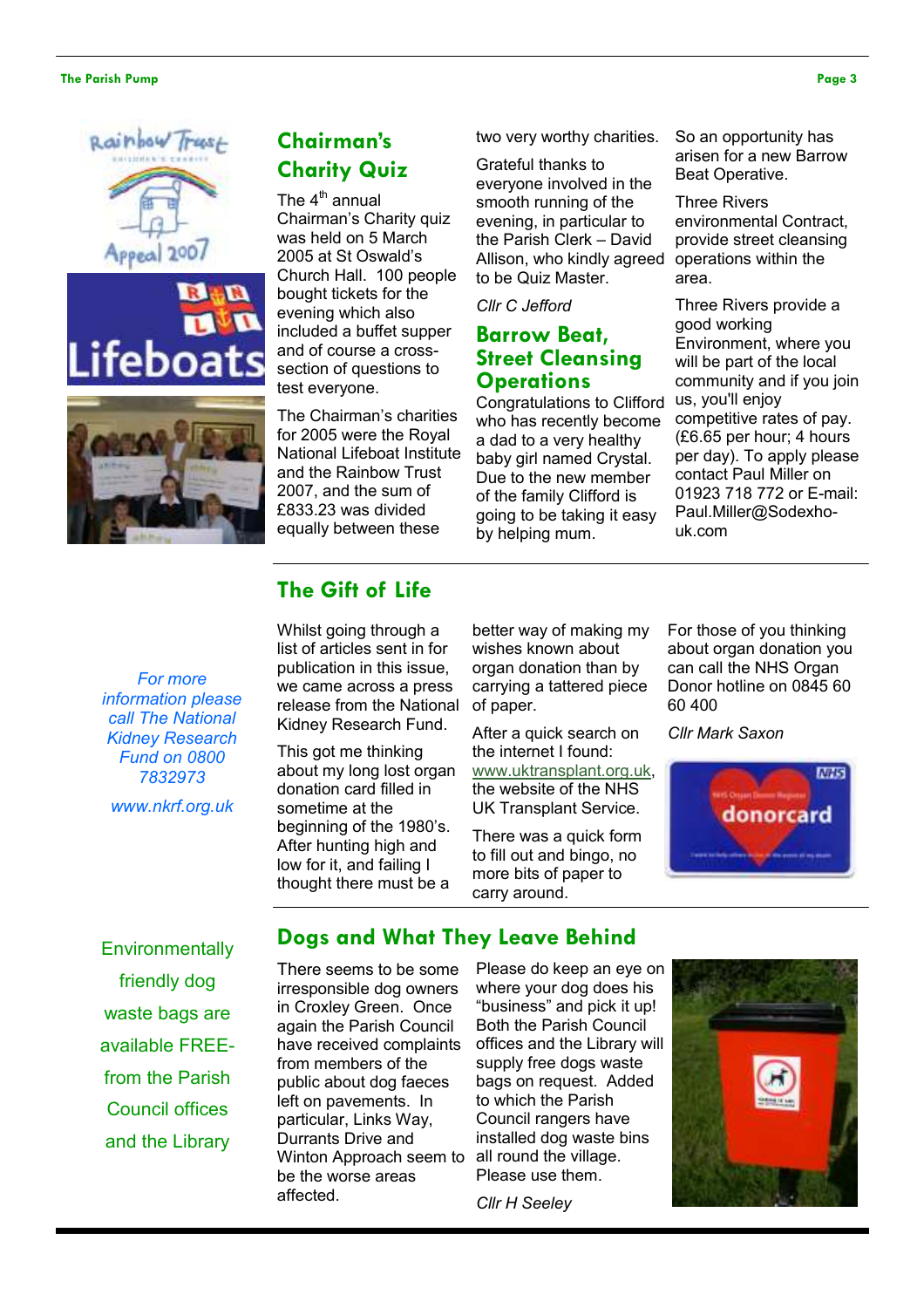

# Looking for a new leisure activity?

Why not buy a Discover Scuba course!

Drop in and enquire about the wide range of courses on offer, from beginners to advanced.

The one stop shop for the sales and professional servicing of all your scuba diving equipment.

125 New Road, Croxley Green, Hertfordshire WD3 3HU

Tel: 01923 777700

www.croxleydivers.co.uk



CARS BOUGHT AND SOLD

# HAVING PC TROUBLE?

THE PCGlobe CUSTOMER LETTERS PAGE WILL GIVE YOU ALL THE HELP YOU NEED WITHOUT YOU PAYING ANYBODY ELSE FOR EXPENSIVE ADVICE.

Dear PCGlobe:

The other day while using my PC I noticed a small black mark on my Screen. Even with the computer switched off it still remains there. Do I have a Virus?

A.M.Scetty Baldwins Avenue

PCG helpdesk: No. Point the mouse pointer at it and highlight the mark, then press the delete key. Problem Sorted.

### Dear PCGlobe:

On Using your helpdesk to diagnose why my PC keeps on freezing I was told that it was due to my Hard Drive. I do not accept this as I had my drive re-surfaced last month and it appears to be perfectly hard to me. I won't be using you in the future if this is the best you can do.

Mr B.House Nutfield Crescent

PCG helpdesk: The hard drive referred to is an unimportant little box which contains all your data which is inside the big box on the floor The replacement drives we supply normally rattle loudly but still manage to get through most days without causing the computer to freeze.

# A Familiar Story?

If you'd prefer a more professional total support experience then perhaps you should give us a call. We have well over 1000 clients ranging from private individuals to small companies (inc. Parish Councils!) across a very broad geographical area. We design new, rebuild old, repair any PC or Laptop to component level (where

necessary) and are in tune with all the latest in software. Every aspect of service is offered – including complete installations and a guaranteed fix to every problem. Many of our clients are using our remote log-in support service which enables us to "take-over" the PC and diagnose the fault within seconds of it being reported to us, no matter where in the UK (or world!) you are.

Oaklands Computer

Services New Business 0800 781 9817 Support 01923 468116 www.oaklands.org.uk

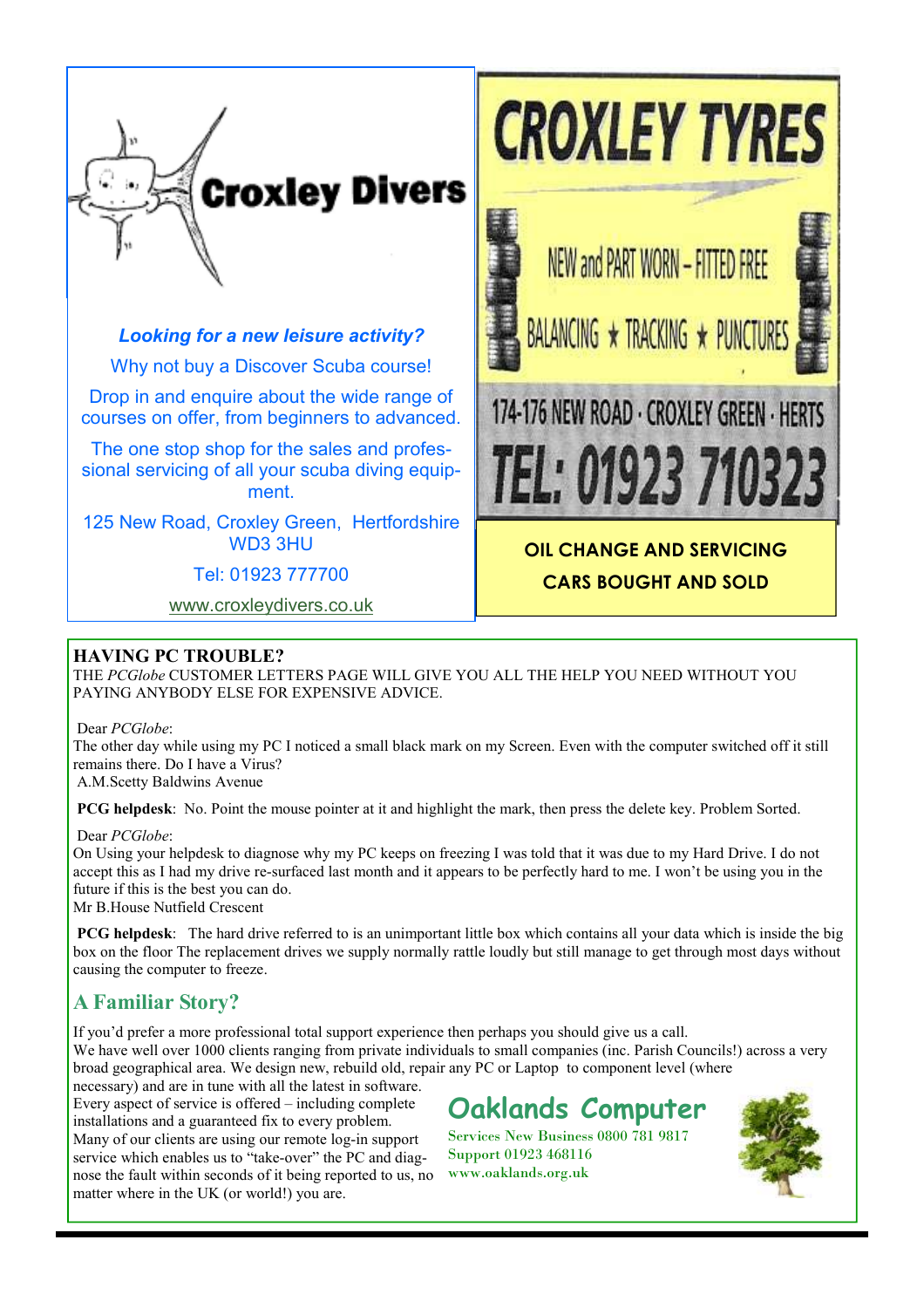### The Parish Pump Page 5



# Councillors in Focus—Environment & Amenity Committee

Cllr C Jefford, Chairman — has been a Councillor since 1995. Cllr Jefford was born in Langley, Berks, moving to the South Coast as a small child and came to Croxley Green in 1974 upon her marriage to Ron, who is also a Councillor on the Planning & Development Committee. Cllr Jefford worked as a secretary for Natwest Bank for 34 years until retirement. Her interests are gardening, holidays in both this country and abroad, walking

in the local countryside (with her small dog Amber) and also playing green bowls during the summer months.

Cllr Hazel Seeley— came to Croxley Green in 1938. Went to school at Yorke Road Infants, then Harvey Road Junior School. Cllr Seeley passed the 11+ and spent the next six years at Watford Girls' Grammar School. Cllr Seeley's family all live in Croxley including her daughter and sister. Cllr Seeley worked both in London and locally until she retired. Her interests are reading, travelling (not so much now!), the theatre and reading. Cllr Seeley has been a Parish Councillor since 1998.





Cllr Tony Bennett—has lived in Croxley Green for 9 years and worked in Croxley as an Estate Agent for 11 years. Cllr Bennett is 43, married to Jackie and has two children William and Aimee. He went to Rickmansworth School and has been a member of the E&A committee for 2 years.

Nick Bennett, formerly on the E & A Committee, has now become Vice-Chairman of the Council.

Following the AGM, new Councillors joining the E & A committee are Cllr Carol Hearn and Cllr Tony Munroe.



# Summer Approaches

With the dark and cold wintry days behind us, well at least we hope, work has started on the Green and the first grass cut of the year has already taken place. The Parish Council has a maintenance contract with Three Rivers District Council which was won by competitive tender in 2003. The work is undertaken using the Parish Council's own groundwork staff.

# The Orchard

No sooner had we started doing some improvements works at Stones Orchard by putting two new trees (which were not cheap) at the entrance when we see them vandalised and snapped a short while later.

Each year the hedgerows need to be coppiced (that's trimmed or cut back) and the hedges have to be done in rotation. The Orchard is a very popular location for walkers and it is intended for a new interpretation board to be installed, some new seating and consideration may be given to possibly opening up the well, assuming it is a well— there is a view that it might just be a soak away. (Could this be the original Parish Pump?!).

Works started in mid January when, as some of you



who regularly walk the area noticed, new native hedge plants where put in. These included field maple, hawthorn and hazel.

A new kissing gate and 5 bar 'ranch' style gate is to be installed and will really make for a 'countrified' feel to entering The Orchard from the Green.

The Orchard's name came from Walter Stone who, in the late 19th century, used to farm the land owned by the Woolwrych family.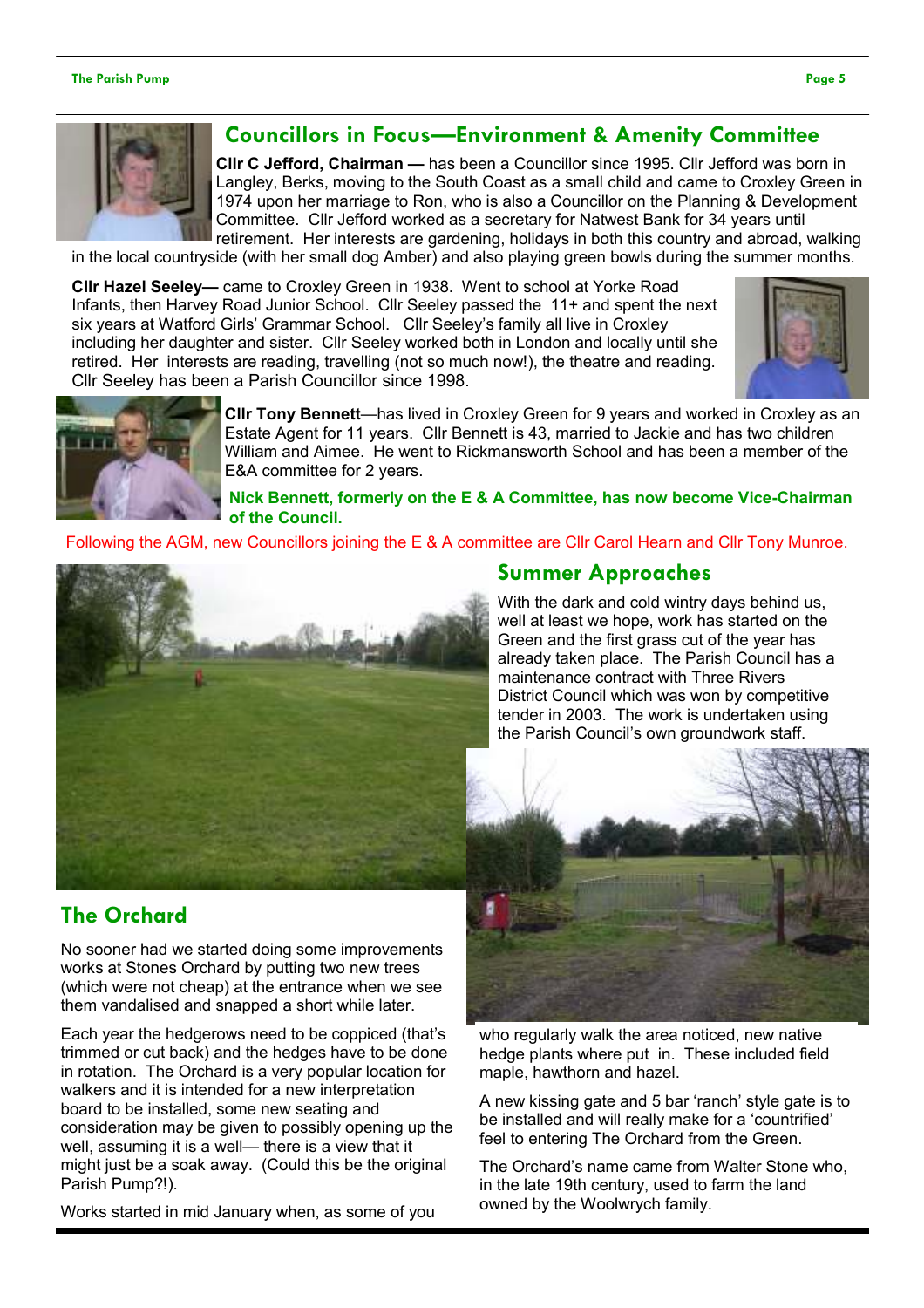# CROXLEY ALARM SYSTEMS

FOR ALL YOUR SECURITY REQUIREMENTS

LONDIS

AND

FREE ADVICE

QUOTATION

DOMESTIC & **COMMERCIAL** 

ALARMS \* 24HR MONITORING\*CCTV\*DOOR ACCESS

CONCORDE HOUSE,

SCOTS HILL, CROXLEY GREEN,

HERTS , WD3 3AD

LONDIS

Tel. 01923 771920. Fax 01923 222901 . Mob 07768274750. www.croxleyalarmsystems.co.uk

**CROXLEYS ONLY** NACOSS GOLD APPROVED INSTALLER

> **NSI NACOSS GOLD**



RECEIVED BY MID-SEPTEMBER 2005.

ww.bumblebounce.co.uk vour local inflatable hire company

**Great Bouncy Party Fun** 

Londis

301–303 Baldwins Lane

Londis

nest volumincally t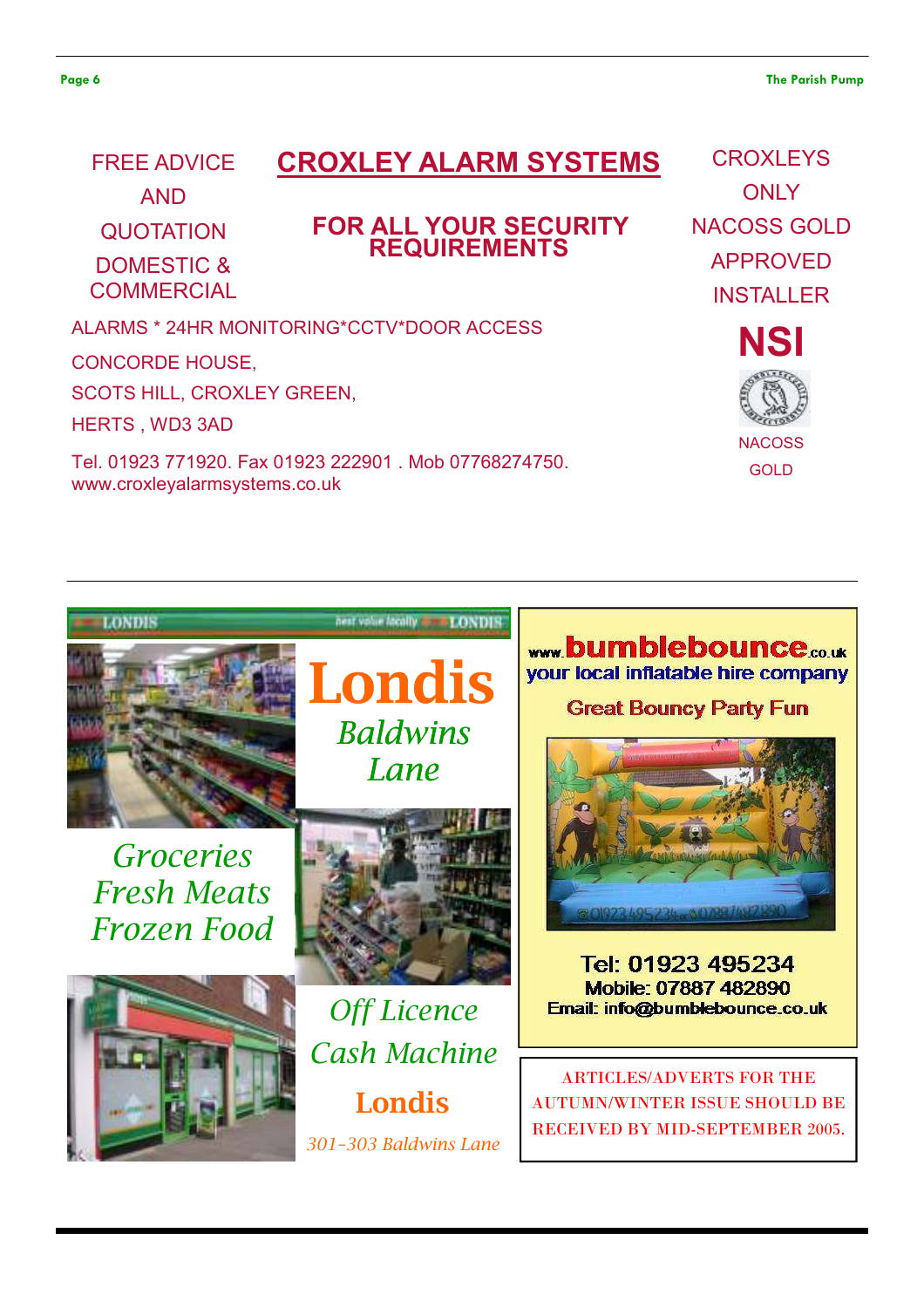# Grumpy Old Woman—Cllr H Seeley

None of the celebrities in the TV programme "Grumpy Old Women" could possibly qualify.

I have not heard one of them moan about ring pulls or cans and arthritic wrists and fingers. Equally difficult, opening food in packages with well nigh impregnable polythene/plastic covers.

Dangerous manoeuvres have to be employed such as stabbing with a

knife or scissors. Containers that have stoppers which have to be twisted round to break the seal, bottles of cordial etc.

And, have you notices that every teenage youth wears "Hoodies" – a hideous fashion!

Litter – don't get me started on litter. Heaven knows there are enough waste bins around to use. Most pub lunches are good value for money, but the effort to open a sachet of mustard, tomato sauce, sauce tartare or salad cream is exhausting, physically and mentally. Piercing with a fork? Forget it. Sawing with a knife? Hopeless. Similarly with those dinky cartons of cream or milk for your coffee.

Am I getting older and grumpier? You bet your life I am!

# Contact your Parish Council—Cllr D Wynne-Jones

One of the joys of living in Croxley for so many years is that one is easily recognised, especially if one is wearing an Australian bushwhackers hat. One learns as one walks down the street or goes into any shop that at least someone will come rushing up to you and make suggestions about things that putting them on the agenda at our they feel need changing or rearranging in our beautiful village area.

It is amazing that a concerned

citizen will spend half an hour talking about problems to you but will not consider writing a short letter to our excellent Parish Clerk, or making a phone call so that we can, together as Councillors, consider your constructive suggestions and complaints by Council meetings. Remember you are also welcome to attend and speak for a few minutes at any Parish Council meeting, which is on the last Thursday of each month.

Writing a letter before hand is most effective as it can be referred to, discussed and answered. The more information we get from the residents of Croxley the more effective we can be on your behalf. The address, telephone number and e-mail address for the Parish Office is on the front cover of this edition. Don't hesitate to write it down in your address book, and we look forward to hearing from you.

# Croxley From the Air

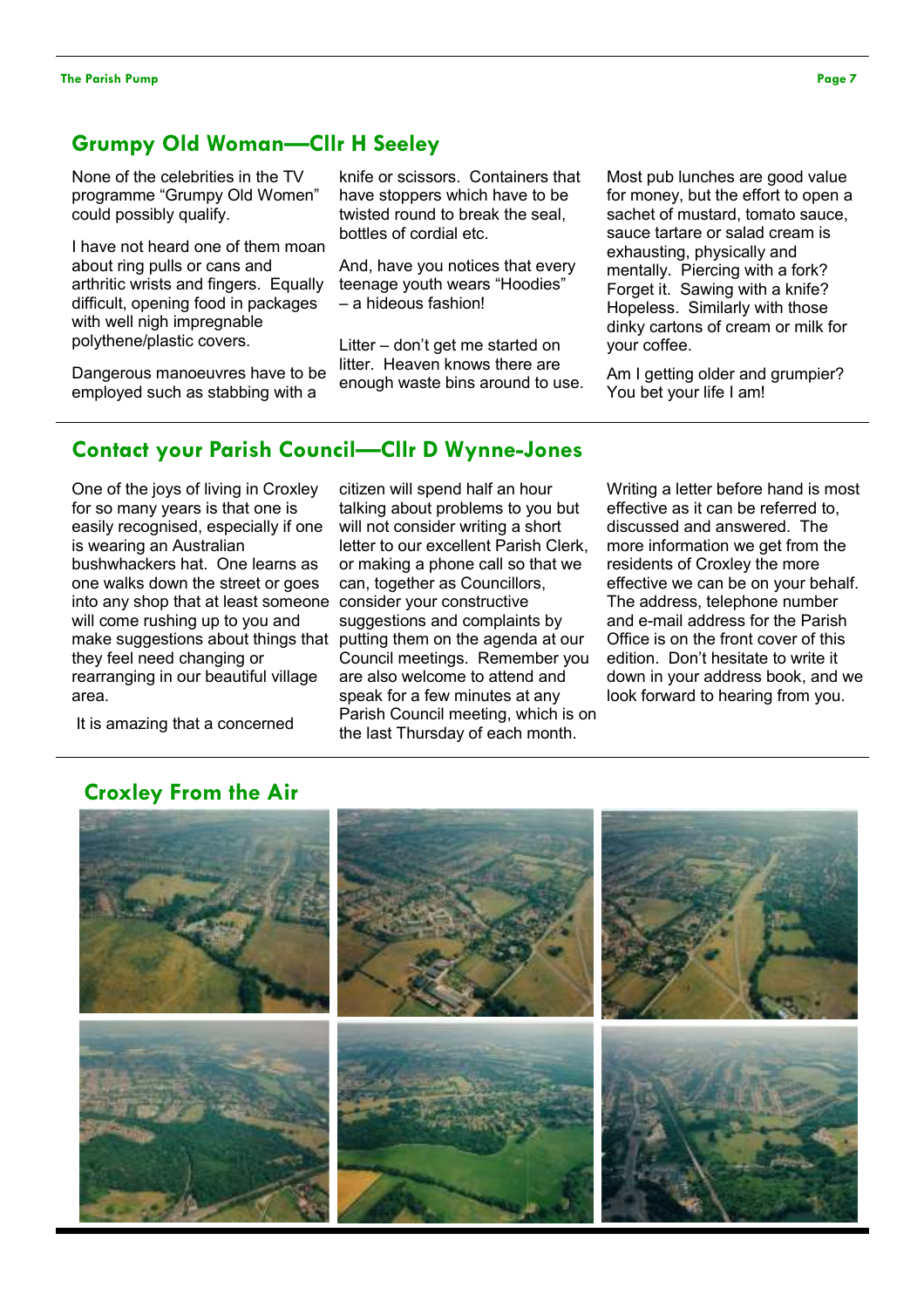# Features Page



### Don't know your USB from you ISP?

Protocol, Ethernet, Firewalls, Routers, Modems, Wireless Network, RAM, Processes and Webcams.

If the above words mean nothing to you, fear not. A new company designed to take the techno jargon out of computing are just a phone call away.

Itech Support is a one-stop shop providing advice, installation, training, and technical support to clients in the comfort of their own homes.

The company has recognised the ever growing army of older people, affectionately known within the industry as 'silver surfers', now enjoying the benefits such as email, Internet and online photo albums. However, there are still a large number of retired people who are yet to realise the enormous benefits that a home PC can provide.

Stuart Pinner, Technical Director said,

"The benefits of using a home PC are unlimited but many people just don't know where to start. They're bombarded by so much information that promotes different computers and online services that often leaves them even more confused. Itech Support gives people the confidence to make the most of their PC and to gain from the many benefits they provide."

Alan & Barbara Higgs, one of Itech Supports clients said,

"Our computer has made such a positive impact on our lives. When we first decided to purchase one, we thought that we would be completely baffled by the usual computer talk that one always seems to get in shops. We decided to contact Itech Support. Now we are able to email our families in New Zealand and Australia and we have taken great pleasure editing our holiday tapes onto disk! We also learn something new every day with the Internet, which is fascinating! We would never have gained the confidence without Itech Support's help. At last we don't feel out of place when our younger family members start talking about their computers!"

For further information go to www.itechsupport.net or telephone 01923 674091.

# Londis Supermarket—301-303 Baldwins Lane

In 2002, the franchise of the supermarket at the parade of shops at the top of Baldwins Lane was taken over by a very pleasant couple.

Their names are Joga and Kala and they originate from Sri Lanka where they were married in 1992. Kala's brother has the supermarket here for the foreseeable future, as near the station and they worked there until they had saved enough money to have a shop of their own. Joga has recently had the shop

extended and tries to provide groceries for all. He tries to stock items that his customers ask for and is especially concerned with his elderly customers.

Joga and Kala have two children who attend local schools, live in Baldwins Lane and hope to remain they both like living in Croxley Green.

They both have families living in

Sri Lanka who mercifully were safe from the effects of the Tsunami. Joga and Kala due to the generosity of the local people, were able to send £1,000.00 to the Tsunami Appeal.

Kala and Joga are always pleasant and helpful, their premises bright and clean.

Cllr H Seeley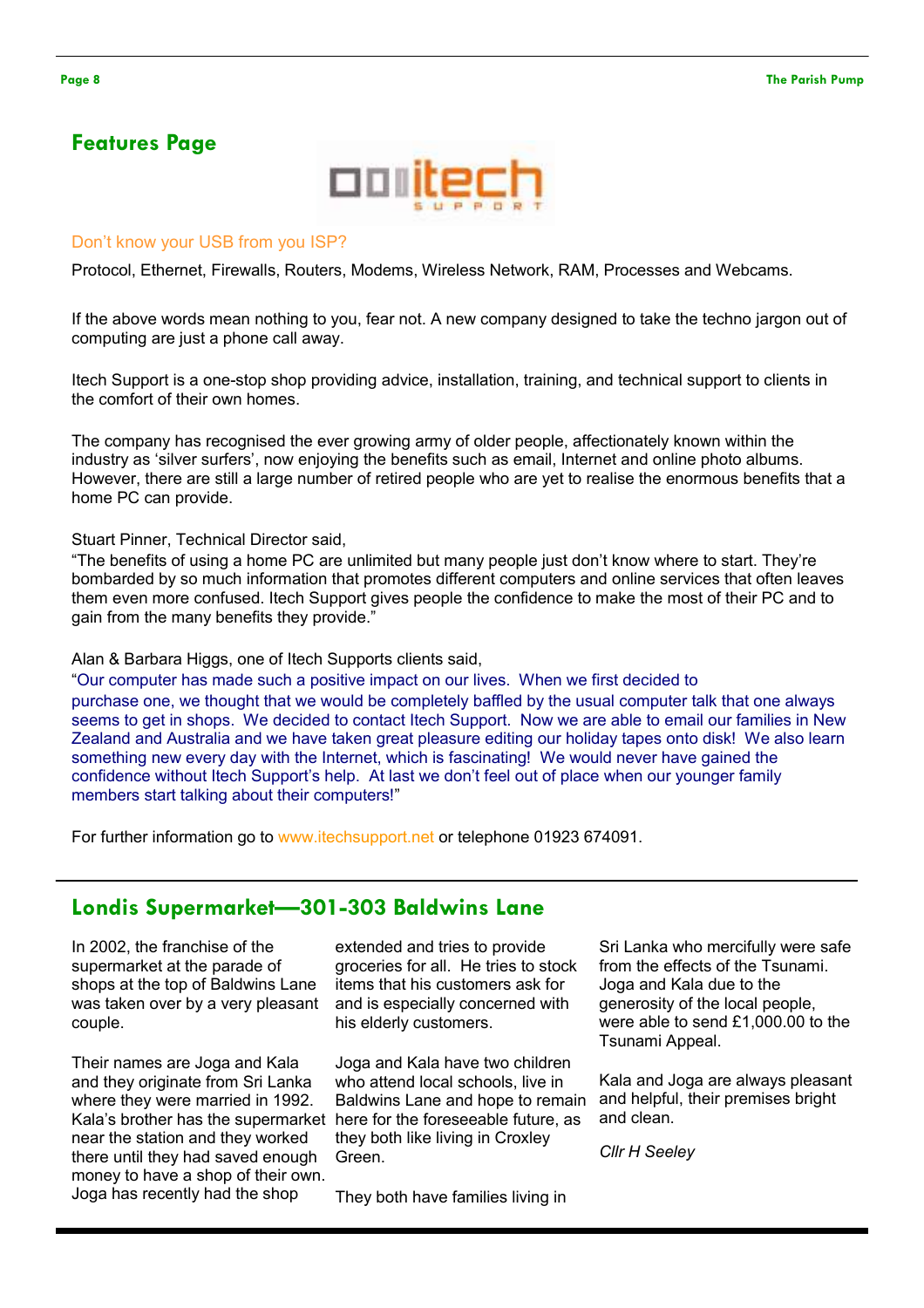# POET's Corner

Daniel by Jessica Bains Aged 14

The aching comes from deep within The pain rings in every part Sorrow tears through your soul and mind As loss and fear rip through your heart

But the world persists in turning The heartless sun streaks through the sky With a future this bleak, a body this weak There is little to do but cry

Your mind is forever spinning Oblivious to night and day How can you ever recover? When your love is stolen away?

The hours crawl heavily past The sun sets, greeting the moon And before you know, however slow Tomorrow arrives for you soon

And just when you need it the most As the faith sustaining you dies The strongest of strengths supports you The kind that comes from inside

And through your grief and bitterness Will come a glimmer of hope Like sun shining through the rain Telling you: "you're going to cope"

Beyond this wreckage of lost dreams And seemingly destroyed plans You will find yourself emerging As a stronger and greater man

And one day, you'll wake up in bed and thank your lucky stars for being touched by a flame so special It left a mark on you heart

Waiting by Cllr Michael Johns

Waiting for spring in March. For you for fun. Waiting the gift of friendship waiting this year's early new potatoes

Waiting the pot to boil, the tea to brew. Waiting to understand the benefit of being cold and lonely

### Spring Song by Cllr David Wynne-Jones

Daffodils are dancing To the music of the breeze. Bells of blue are carpeting The grass between the trees; Primrose and violets Are smiling from the hollow With campions and celandines And cowslips, soon to follow. Birds are singing sweetly In the sudden warmth of sun – Blackbird, thrust and dunnock, Dainty robin, tiny wren And when you see the swallows In the blue dome of the sky And hear their joyful twittering As they swoop and pass you by

### Katie by Carl Batson

Katie rode in upon the changing breeze of independence Her hair shone the same as the roses that caressed my mothers grave with summer flames. It was sometimes pulled back but tonight it fell soft about her face and framed her delicate, pale complexion, Her wild eyes and windswept smile. She harboured a dangerous, tempered innocence. She was pretty and severe Love and hate

# Revels on The Green

# Saturday 18 June 2005

The Parish Council will have a stand at the Revels this year. Why not visit our stand and meet the new members of staff and some of the Parish Councillors

Come along and see what is going to be on offer this year!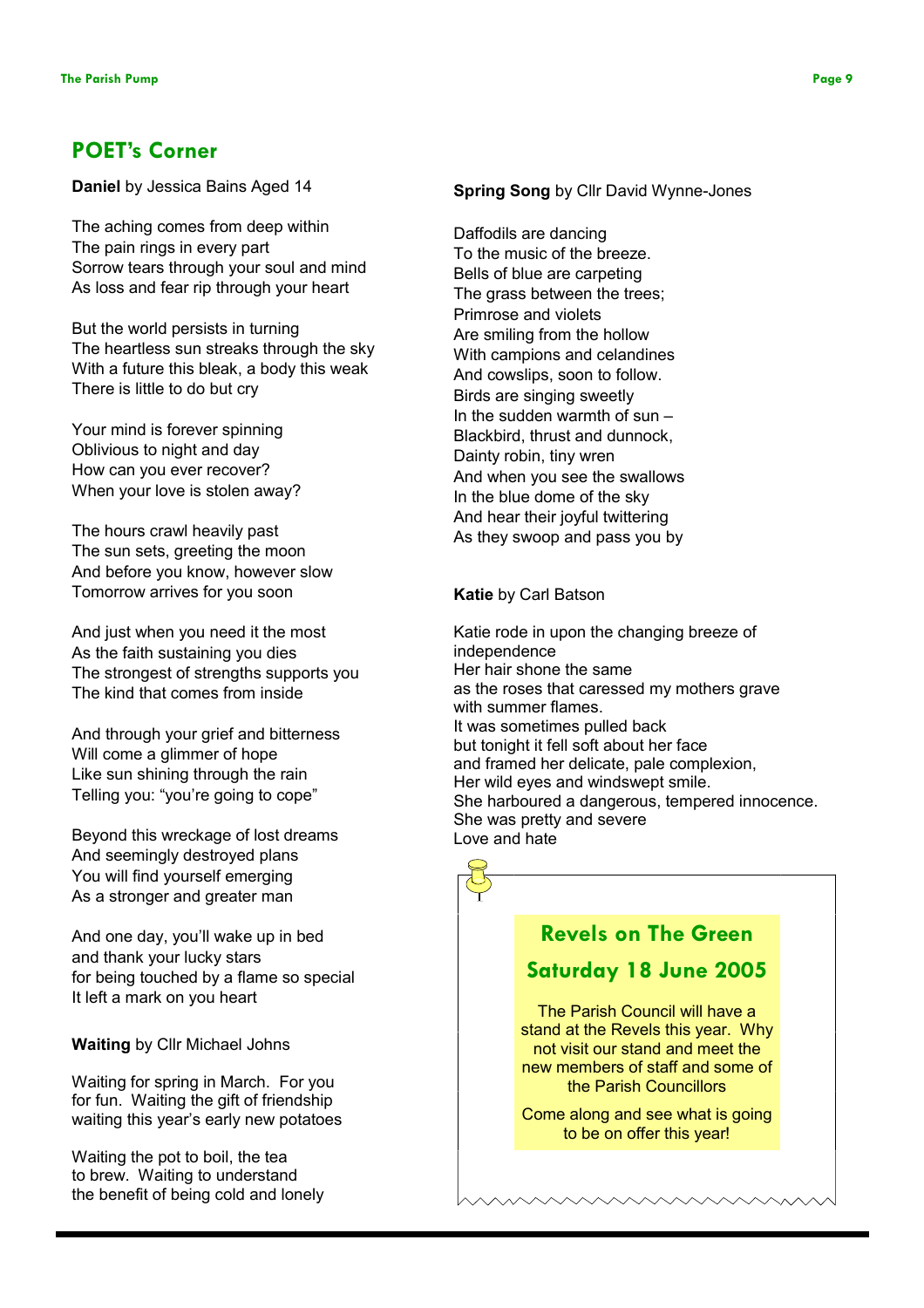# 'Keeping Croxley Special'

"Keeping Croxley Special" is the new strap line that the Parish Council will be using in undertaking and promoting its work.

The Council has agreed that it needs to have a clear message to residents in terms of what it is endeavouring to achieve. Accordingly a Mission Statement has been drawn up along with 8 Objectives.

### The Council's Mission Statement is :

"The Parish Council is committed to promoting pride in Croxley Green by focusing on its people, community ideals, environment and the economy".

### The Council's Objectives are :

• To encourage residents to express their views, aspirations, expectations and concerns about Croxley Green;

- To facilitate taking forward residents ideas in partnership with others as appropriate;
- To provide a professional, economic and effective service;
- To enable, assist and encourage other local organisations and agencies to provide, develop and extend their services;
- To encourage local businesses;
- To promote and represent the best interests of Croxley Green;
- To encourage the provision of recreational facilities within Croxley;
- To enhance the use of the natural environment available within the Parish.

# Council's Committees

The Parish Council has 3 Committees the purpose of which are to consider, advise and recommend policy on matters covered in their remit and to administer matters referred to the Committee by the Council.

The Finance & Administration Committee deals with Finance, Administration, Personnel and Property.

The Planning & Development Committee deals with town planning, public transport, road safety, village appraisal and sign posting.

The Environment & Amenity Committee deals with The Green, open spaces and trees, leisure activities, landscaping proposals, footpaths and their maintenance, litter, conservation, recycling and the War Memorial on the Green.

# Reprint of the Parish Map Now Available

Due to popular demand a reprint of has agreed that an external the Parish map has been undertaken and is now available for sale.

Priced at just £5.00 a copy (excl. p & p), the map can be purchased at either the Parish Office (cheques only) or at Croxley Green library.



# INVITATION TO TENDER

The Croxley Green Parish Council refurbishment of the Council Offices is required following wilful vandalism earlier in the year.

The works will entail renovation of the external window shutters and a complete external repaint in exterior grade graffiti proof coating. In addition the metal railings leading to the offices will require repainting. The work is to include making good any existing

surfacing defects, thorough preparation of all the surfaces, all necessary priming, undercoating and finishing to specified colours. The work must be undertaken taking account of all current Health & Safety requirements and with minimum disruption to the public. A clean site policy is required and all work is to be guaranteed.

For further information and for an appointment to view the offices, please contact David Allison, Clerk to the Council (see front page for details).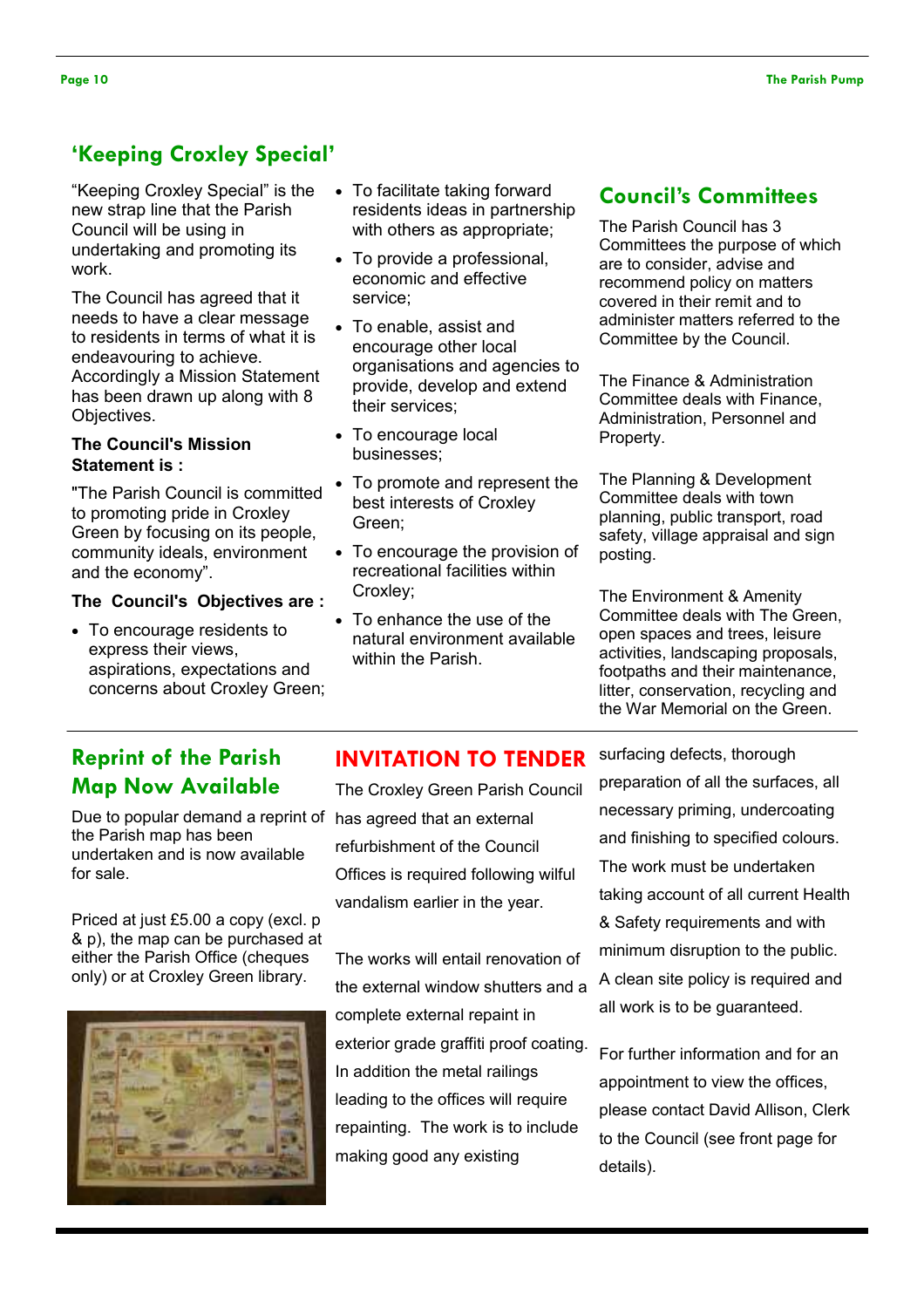### CROXLEY TENNIS CLUB

Croxley Tennis Club, located between 'The Guild' football pitches and 'Croxley Bowls', just off The Green, has been part of our village for over 70 years.

A Brief History: The five courts were originally part of the sports facilities available to the employees of the Dickinson Paper Group. These facilities also included football pitches, a bowling green, a cricket pitch and a club house (The Croxley Guild of Sport). Since before the Second World War, the three grass and two red clay courts were fully used for tennis, varying from purely recreational to good club standard. As the number of Dickinson employees in the district declined non-employees were welcomed in to the Club. Despite this the use of the courts declined.

When Dickinsons finally left the district Three Rivers District Council took over the freehold of the sports ground and granted a lease of it to The Guild. About 1990 a local businessman negotiated an under lease of the courts area from The Guild, reconstructed and floodlit two of the courts (all of the original courts by then were barely playable) and repositioned the tennis clubhouse. After a few years the members decided that they wished to regain control of the Club. They purchased the improved facilities by advancing personal loans and in 1995 the under lease was assigned to the members. The Club then obtained a lottery grant and other grants totalling £59,000 to enable it to reconstruct the three remaining courts and to upgrade the floodlighting.

At the time of the grant applications the Club offered ambitious plans for increased membership, youth recruitment, coaching and local community involvement. The Club has successfully delivered these plans and achieved other self imposed targets since completion

in 1996 of the further works.

Currently: We have a membership in excess of 200 that covers all ages and most standards, with an almost equal split between juniors and seniors. From age 5 to 80, we all get something from the club, whether it be social, competition, improving skills or just keeping fit.

Many of our younger members became interested in tennis through an arrangement that our coaches have with the local junior schools and also through the junior 'Pay and Play' sessions that are held each Saturday afternoon on the Club Courts ('Pay and Play' are group sessions supervised by a tennis coach in which basic tennis skills are taught in a fun environment at minimal cost). To accommodate our wide ranging membership we have tried to provide sessions to suit the majority of needs:

4-6pm weekdays is junior time and junior squad sessions; mid week there are several morning and afternoon social sessions that are ideal for our retired members and those able to play during the day. We are particularly keen to increase these sessions and our invitation goes out to anyone wishing to give tennis a go, with the first three sessions free, so that you may be able to sample the atmosphere & standard before making a decision about membership. You would be made to feel most welcome. (We offer a reduced mid week membership category). Additional social sessions are held on Saturday and Sunday during the day and on Wednesday evening. We have eight teams competing in the Watford & District Tennis League, two Senior 'Pay and Play' Sessions that are also open to non members. We have a team of excellent tennis coaches that are able to accommodate all standards on an individual or group arrangement.

We hold our own tennis tournaments, fun evenings and social functions throughout the year

If you would like further information, please feel free to contact Jon Taffel during the day time on 07866 360331.

### Colin Midson

### MOTORCYCLE A GO GO

Spirits at last years Motorcycle Show and Fun Fair on The Green failed to be dampened, despite the afternoon rain. So to everyone who attended and contributed, a really big thank you. You helped to raise over £1000 for The Rainbow Trust, a charity dedicated to helping terminally ill children and their families.

I am very happy to announce, The Motorcycle Show will be held on 24<sup>th</sup> July this year on The Green with Brixton's Fun Fair so I am hoping for some finer weather. There will also be a few American Classic cars, a wide variety of food and drink provided by Park Caterers, various stalls and a Strongman competition that will be running throughout the afternoon. So if you fancy having a go, entry forms and further details are available from me CarlBatson@aol.com. Entry to the Strongman is purely by donation with a recommendation of £5 and there will be prizes at the end.

So, with the blessings of the powers that be, I hope this will become an annual event on Croxley Green. It is heartening to see The Green finally being used to benefit the community and I am thankful to all those involved that I have had the opportunity to organise not only an event that I am passionate about but also, in the process, helping others far less fortunate than myself.

 So please, come along on the day. Enjoy the Fair or the Motorcycles or the Strongman, or just come along for a Crepe or a Burger but please give up some spare change on the day for a very worthwhile cause.

Thank you very much. Carl Batson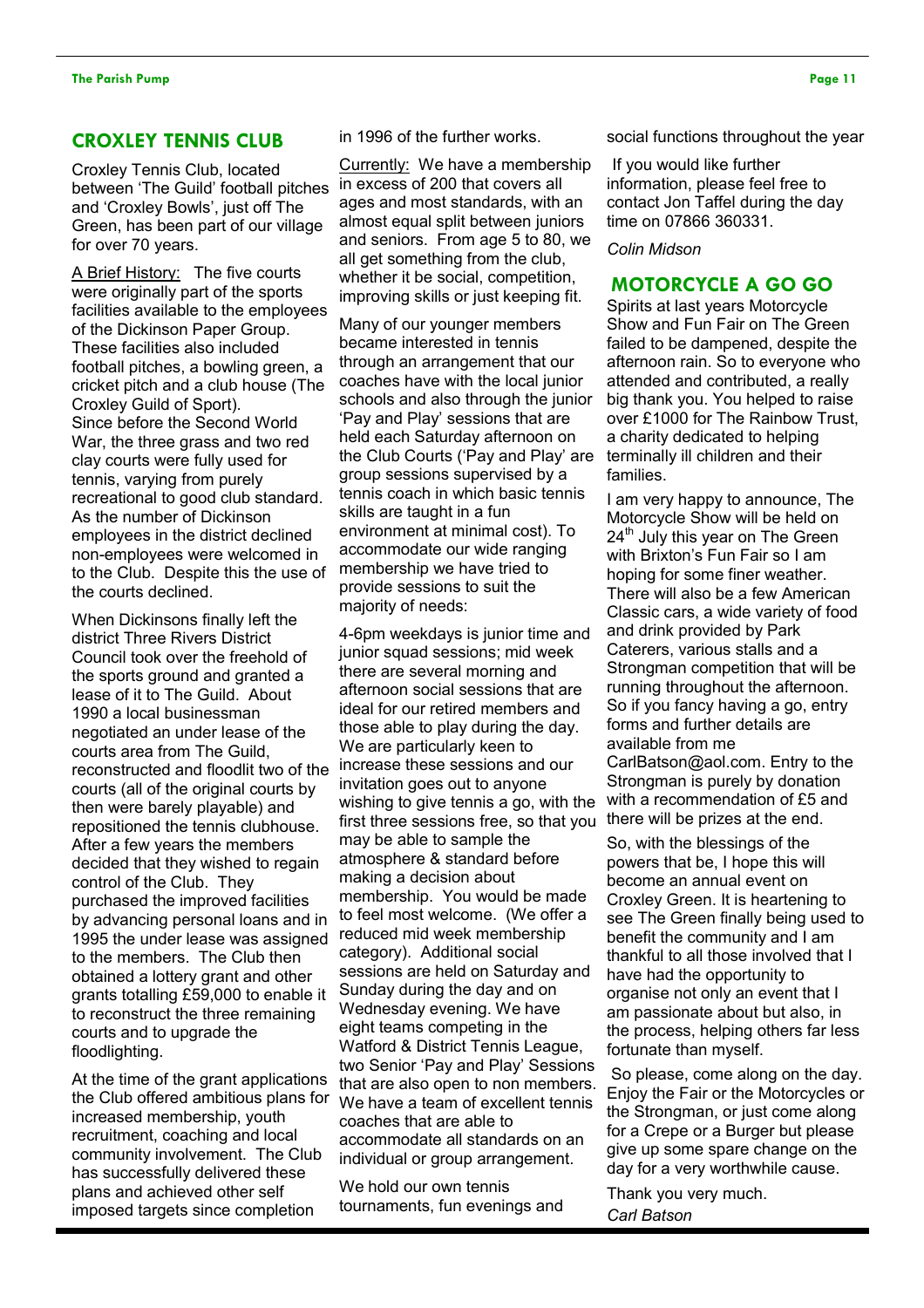

### DID YOU KNOW?.......

In the confines of our quiet rural village, lies Chartwell Dental Clinic – a practice that prides itself in creating a comfortable and caring environment, while providing a high standard of NHS and private dentistry. Chartwell can boast that:-

We have an established sedation unit that has been operating for 25 years. Our Experience and expertise in this field has allowed us to cater for patients with a range of anxieties.

We have an implant centre headed by our highly qualified oral surgeon, Dr Guy McLellan. As well as providing the latest in implant technology, he also holds teaching forums for the dental practitioners in the local area.

We receive over 3000 referrals every year from dentists who take full advantage of our multidisciplinary set-up.

We are one of the few remaining practices who are still able to offer sedation under the NHS for diverse courses of treatment.

Our team includes an oral surgeon who has medical and dental qualifications, consultant anaesthetist, specialist prosthodontist as well as highly qualified support staff.

We also have an ever increasing NHS patient list of our own and we would love to welcome you too!

For further information, please phone or visit our website at: www.chartwelldental.com





Guiding is a game - with a purpose. It provides opportunities for girls and young women to be challenged by new adventures and experiences and achieve a sense of pride in accomplishment and teaches them to understand and learn about the world, its people and cultures.

The year 2005 has been designated Year of the Volunteer by the UK government and is a joint venture between the Home Office, CSV and Volunteering England. This is a great opportunity for Girlguiding UK to thank all current guiding volunteers and raise awareness of our need for more volunteers.

Croxley has a long history of Guiding - How many years have you seen the Brownies dancing round the Maypole at the Revels? – But we do much more and now need new volunteers to ensure that we keep our Rainbow, Brownie, Guide, units open into the future.

Interested?

Guiders or Friends of Guiding will be happy to have a chat with you or why not visit the UK website to find out more – www.girlguiding.org.uk

Your valuable time will be much appreciated by the 221 girls aged from 5yrs to 15 yrs who are currently having fun as members of Croxley Green Girlguiding.

For more information please contact – Frances Lee - 01923 442789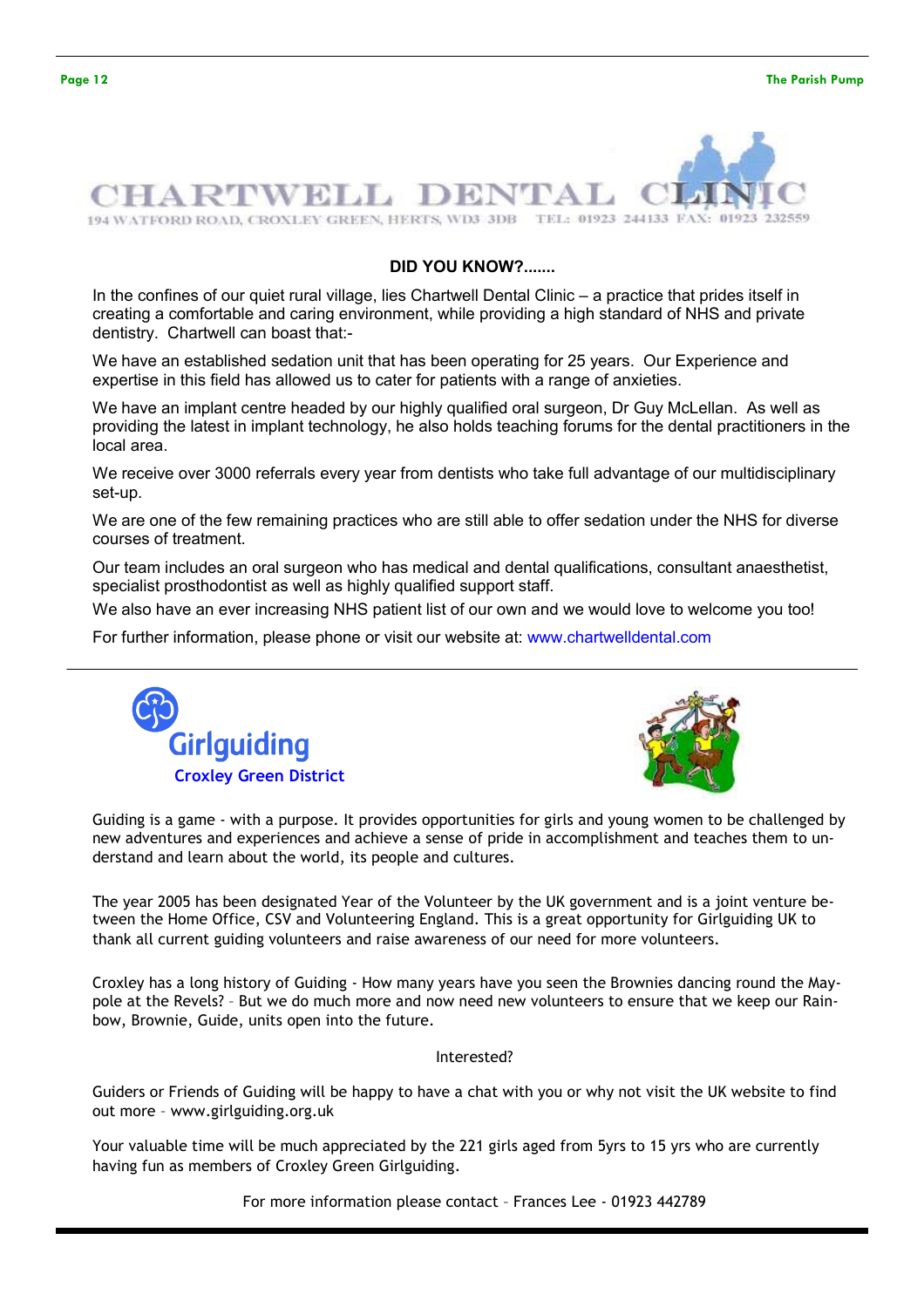# CROXLEY GREEN **GARDEN** COMPETITION 2005 ENTRY FORM



CROXLEY GREEN PARISH COUNCIL COMMUNITY BUS DO YOU USE THIS SERVICE? TO WATFORD TOWN CENTRE – EVERY FRIDAY 1 ST JOURNEY 2 2<sup>ND</sup> JOURNEY<br>Svcamore Approach Winton Drive Approach 9.30am Sycamore Approach 10.00am<br>Shaftsbury Court 9.32am Valley Walk (Green) 9.32am Valley Walk (Green) 10.01am<br>9.34am Valley Walk/Beechcroft Ave 10.03am Malvern Way/Barton Way 9.34am Valley Walk/Beechcroft Ave 10.03am Frankland Rd/Harvey Rd Hanover House 9.37am Chalmers Court 10.08am Sherborne Way/Baptist Church 9.40am All Saints Lane Outside Church 10.10am Return from Watford 12 noon Return from Watford 12.30pm3<sup>RD</sup> JOURNEY Junction Links Way & Warwick Way 10.30am Junction Links Way & Dover Way 10.31am Junction Links Way & Little Green Lane 10.32am Junction Little Green Lane & Durrants Drive 10.33am Junction Durrants Drive & Dover Way 10.34am<br>Kenilworth Drive/Baldwins Lane Footpath 10.36am Kenilworth Drive/Baldwins Lane Footpath Manor Way **10.38am** Grove Court **10.40am** Return from Watford 1.00pm FREE FARE For the exclusive use of Senior Citizens and persons in sheltered accommodation. You may be required to show proof of eligibility Ξ Mr/Mrs/Miss First Name Surname Company (if applicable) Address Post Code Telephone No Communication of the Signature Signature Categories – Please tick where appropriate HOUSEHOLD SECTION **OR BEST FLORAL DISPLAY FRONTING PUBLIC** HIGHWAY Front Garden **Public House** Small Back Garden  $(less than 60' x 30')$  Community Gardens  $\overline{a}$ Large Back Garden (more than 60' x 30') Completed entry forms to be returned no later than  $8<sup>th</sup>$  July 2005 Croxley Green Parish Council, Community Way, Croxley Green, Herts WD3 3SU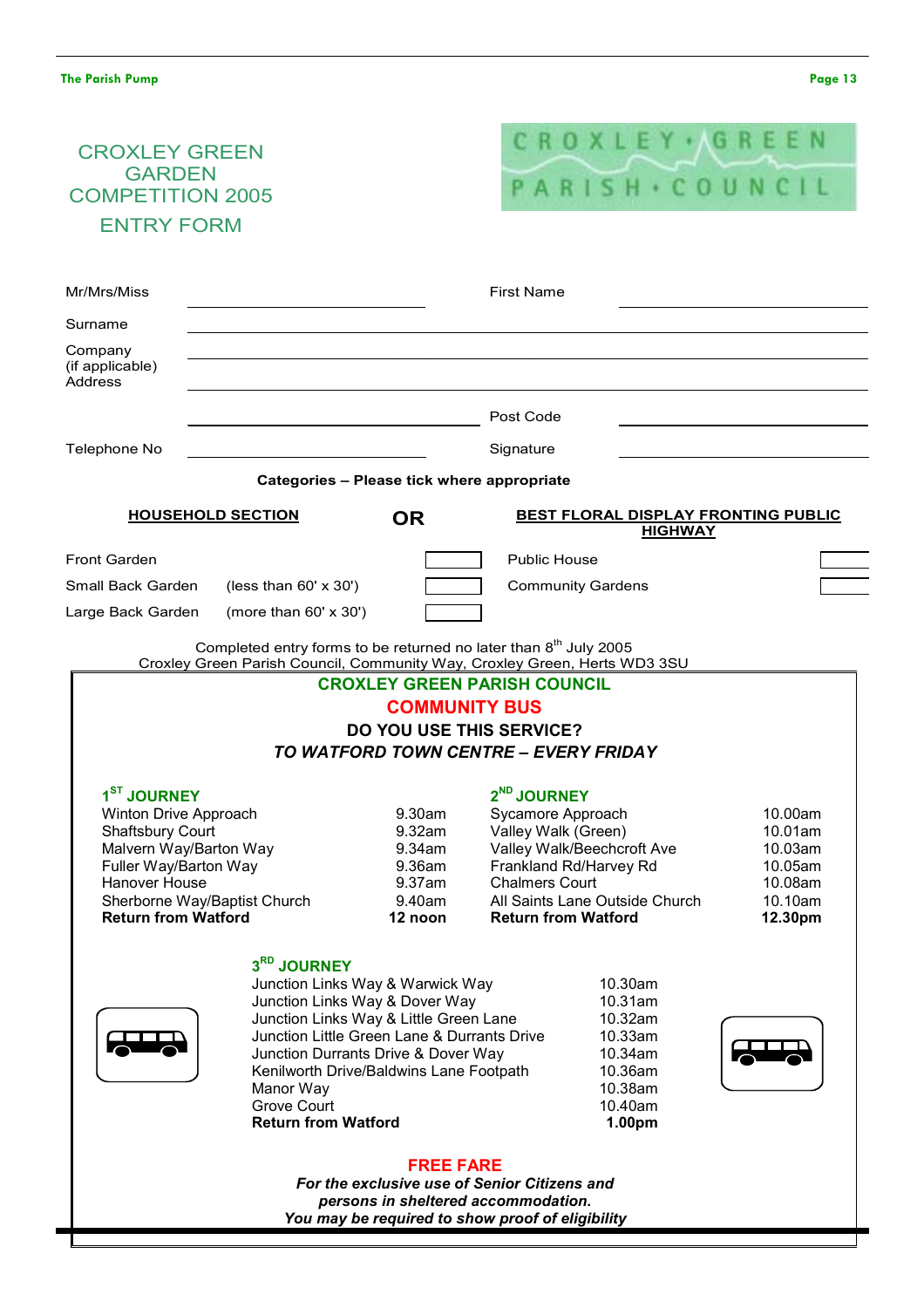# Croxley Goes Greener

After a considerable time of being discussed the Parish Council has purchased a Brushwood Chipper.

Until now all of our wood cuttings have gone to landfill sites (which are rapidly filling up), an environmentally unsound practice for waste that is recyclable. The Government has brought out new directives to decrease the amount of waste going to landfill as we are running out of space for new sites sites is recyclable.

As we produce a large amount of unusable brushwood whilst coppicing, cutting back and removing dead trees from Croxley's hedgerows (part of a hedge regeneration programme). we now have the facility to make this by-product something useful and useable.

and a lot of waste dumped at these footpaths or a mulch for the flower Now all branches of up to 150mm in diameter can be chipped up and used as a surfacing for our rural beds at the Library or Parish

Council Offices. All cuttings over this diameter can be used to make "Habitat Piles" creating a rich environment for insects and increasing biodiversity in our area.

I am glad the Parish Council has reached this decision as we can now say we are doing our bit to avoid unnecessary disposal of recyclable waste and make Croxley go Greener!

Andrew Goddard, Assistant Ranger CGPC

# Hedge Regeneration on Footpath No. 7



At the Parish Council we have had some queries as to why we are felling trees on Footpath No. 7. To clarify this, we are not felling them they are being "Coppiced", in order to create a dense hedge on both sides of the footpath.

The extra light gained by coppicing will allow the new hedge on the north side of the footpath, planted recently by Croxley Green Parish Council, to grow thick and rapidly.

Rather than growing into thin, leggy trees, reaching upward for light, the hedge plants will bush out creating a thick hedge. Why plant a hedge in the first place if you do not allow it to succeed due to lack

of light? Coppicing will also regenerate the under maintained hedge on the south side of the footpath, which at the moment is a line of trunks with little cover up to around ten feet high with a crown above. At the moment, it is more a line of trees than a hedge.

A hedge, that is most beneficial to wildlife, should have thick growth down to ground level with dense cover providing a habitat which allows small birds to nest in relative safety avoiding predatory larger mammals and birds. It also supplies much needed shelter to smaller mammals and insects. Therefore, by coppicing this hedge we will in turn create two thick

hedges thus providing double the amount of habitat to sustain wildlife.

This work has been approved by the Countryside Management Service (CMS) a Government funded conservation body and a grant has already been received from them by Croxley Green Parish Council to undertake this work, which will resume this winter.

Coppicing – a process of cutting back trees almost to base level, in the winter months when there sap is down, in order to stimulate them into producing rapid new growth from the base of the trunk.

### Andrew Goddard, Assistant Ranger CGPC

NB. The large Oak trees are being left as they provide a valuable habitat themselves. The species being coppiced are Cherry Plum (Prunus Cerasifera), Holly (Ilex Aquifolium) and Hawthorn (Rataegus Monogyna), but predominantly Cherry Plum. Work will stop at the beginning of Copthorne Wood where the hedgerow ends.

Ed. If you see either of our Rangers working out and about in The Parish, please stop and talk to them about their work. They will be only too happy to let you know what they are undertaking.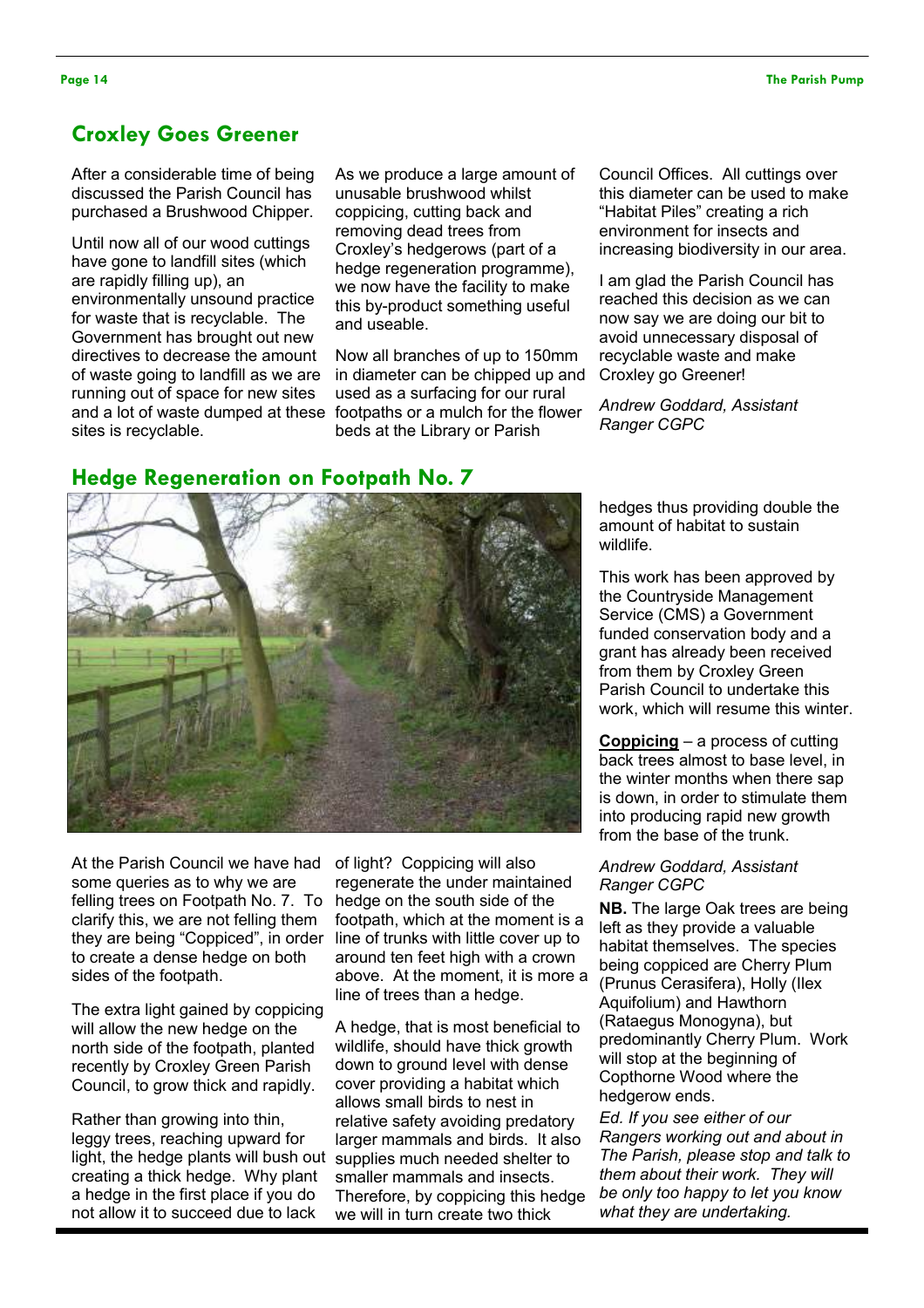# LETTERS





### Tales from Bess

I regret starting the New Year with the loss of my dear friend "Jasper", who I miss on my daily walks however, on a brighter note, the dashing "Charlie" is often my companion.

There are three new additions to the walking fraternity, the little black Jack Russell cross called "Barney", delightful ruby King Charles called "Harry" and new girl on the block Lola - welcome to you all.

I was pleasantly surprised by the reaction of many dog owners to my previous article in the "Pump". I decided that this notoriety might be

exploited. A book signing at the local library seemed appropriate and I suggested to the library ladies that a copy of the "Parish Pump" with my paw print must be worth a fiver a copy, they disagreed and after some negotiation I accepted a biscuit and left.

In my daily observation around The Green and Orchard area during the Autumn and Winter months, I had noticed a general increase in fungi, such as several different caps, brackets and honey fungus, also a very nice Fly Agaric under an Oak Tree, this is usually associated with Beech Trees. A small flock of redwings were in the Orchard and the Jays

amongst other early birds are already looking for nest sites and at least 20 plus Goldfinches are regular bird table feeders, but best of all at least 7 Waxwings stayed for two days feeding off berries just outside the Parish Council offices, naturally my master, a keen bird watcher, forgot his binoculars and camera, at times like this I do despair with humans!

Bess Neighbour

Ed. Fortunately, David Allison, the Parish Clerk was quick off the mark to record the occasion, on a very dull day! There's some hope for humans yet, Bess!

# LUL Depot – Letter from Liz Burch

As residents of Croxley Green, primarily in Frankland Road, Frankland Close, Harvey Road and Bateman Road, we would like to offer our gratitude for the tireless efforts of Mandy and Barry Grant in their quest to keep Croxley "Green" and standing up to the pressures of London Underground to use the Buddleia Walk for their depot.

Well done and thank you!

From the families of Liz & Mark Burch; Stephen & Jennie Martin; Colin & Viv Hewett; Maureen & Mick Ramsden; Helen & Jim Wright; Karen & Paul Willis; Dawn Webber & Colin Rosewell; Arnie & Jean Baker; Tony & Jo Martin; Val & Geoff Emmett; Richard & Diane Phillips; Colin & Glenda

## Are you interested in photography?? Digital—colour prints—black and white—slides—or just looking at pictures? Come and meet Croxley Camera Club when we start meeting after the summer recess. We meet every Wednesday at 8pm at St Oswald's Church Hall. On our first day back on 7 September we are having a Welcome Evening to welcome back old members and hopefully to welcome some new members. So come along and see what we do. We are a friendly club and look forward to meeting you next season. Fur further information ring 01923 220240 or 01895 822202.

### Letter Received from Jessica Woodley, Age 9

I though you might be interested to know that quite recently/over the past few weeks, we have had some ducks take up residence down our road (Grove Crescent). It is funny when they cross the road but I wouldn't want them to get run over.

Perhaps a ducks crossing sign should be put up!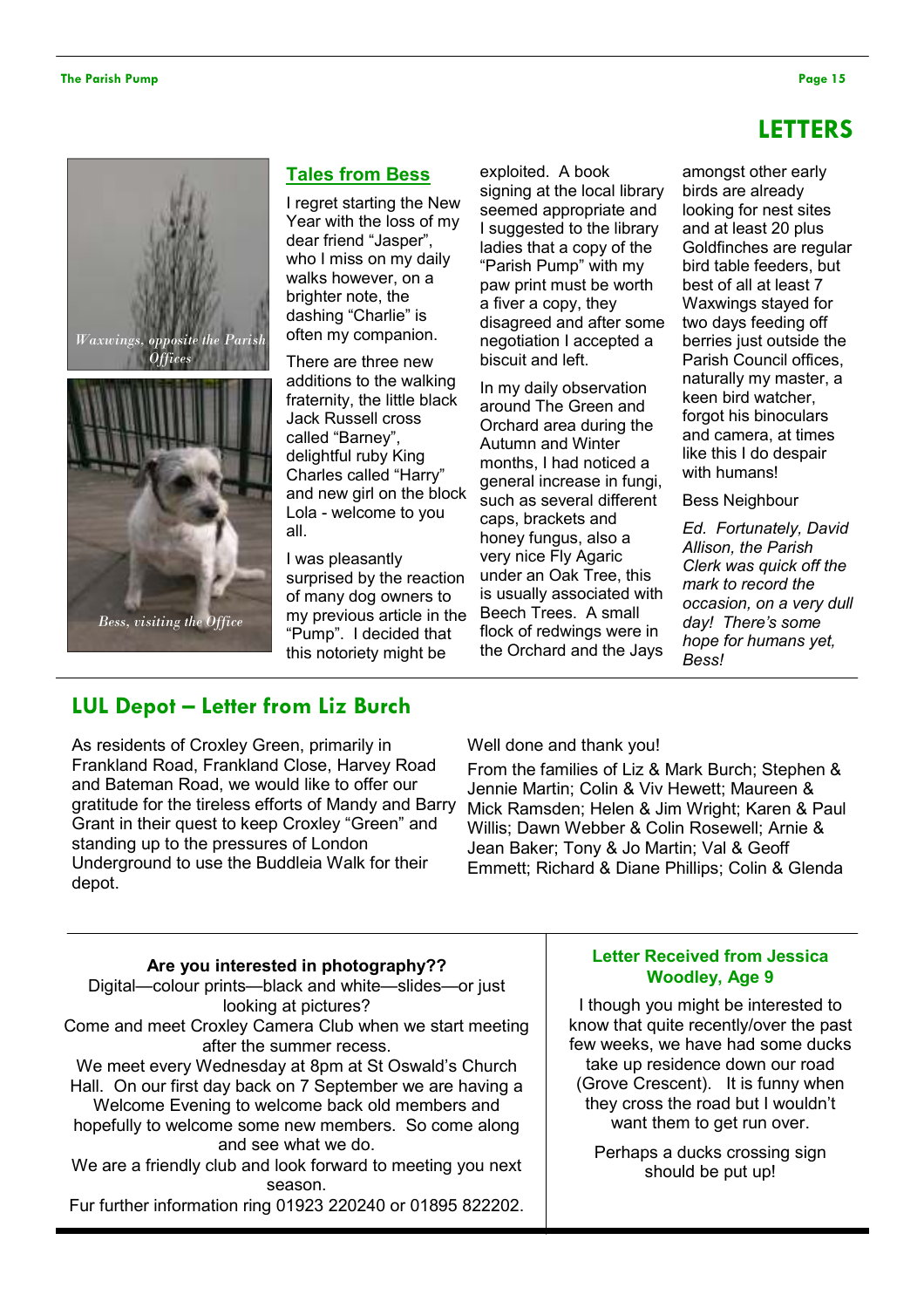### Page 16 The Parish Pump and the Parish Pump and the Parish Pump and the Parish Pump and the Parish Pump and the Parish Pump and the Parish Pump and the Parish Pump and the Parish Pump and the Parish Pump and the Parish Pum



### t 01923 711651 grosvenor grosvenorestates.co.uk

163 new road crocley green<br>rickmansworth bertfordshire WD3 3HB

Grosvenor Estate Agents are pleased to announce that our new state of the art office is now open at 163 New Road, Croxley Green. We have the latest Vebra Estate Agency Software which automatically matches vendors and purchasers alike.

Grosvenor Estate Agents are Croxley Green's most experienced estate agents with over 35 years of combined experience in selling and letting property in Croxley Green.

We are also the only members of the National Association of Estate Agents in Croxley Green and we abide by their strict code of conduct.

# **THULLE** arosveno

So, if you are thinking of selling, buying or renting a property in our area don't leave it to chance, call in or ring Croxley Green's only fully qualified Estate Agents for honest and trustworthy property advice.



# estate agents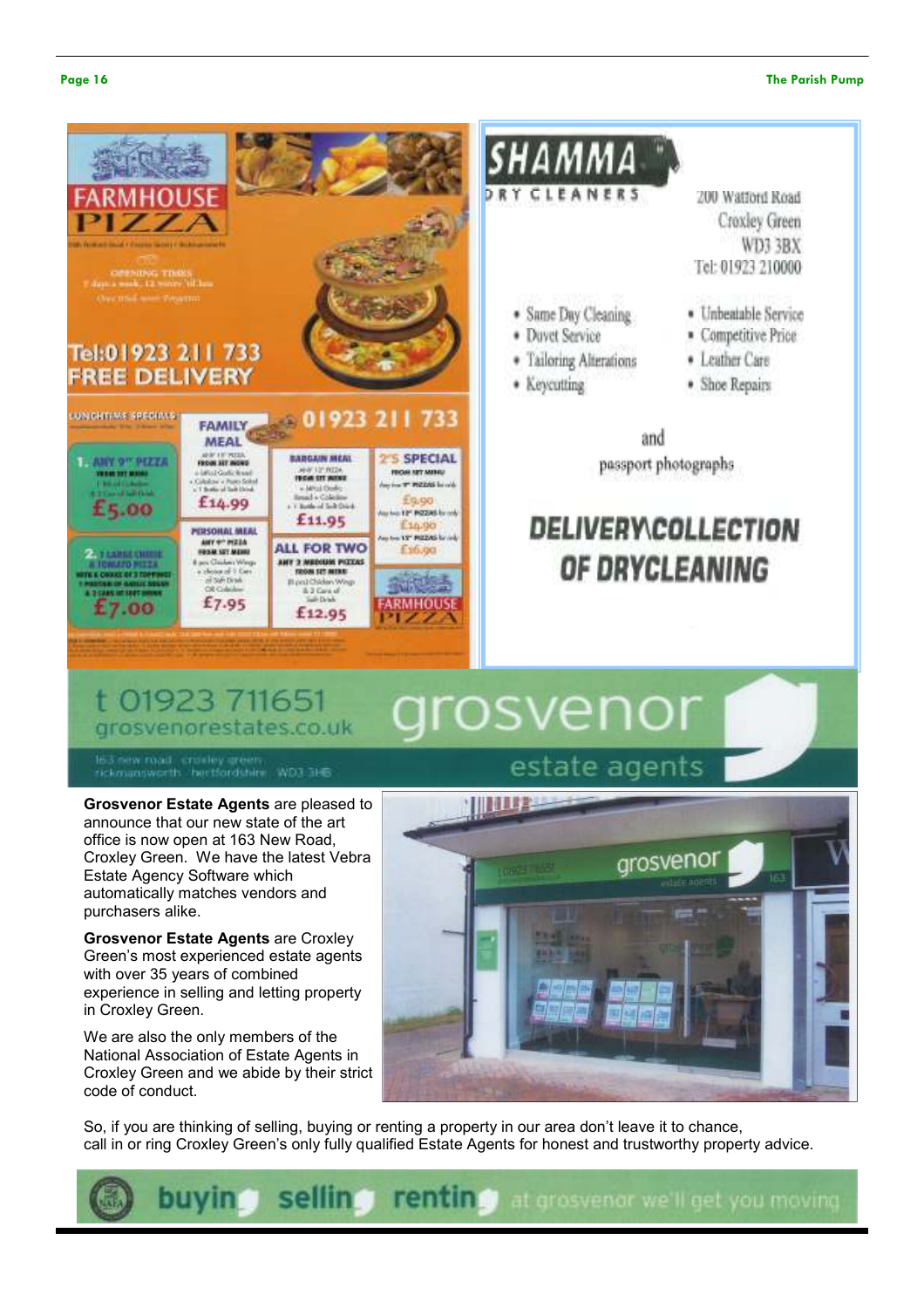# Local Area Forum—Tuesday 22nd March 2005

I went along to Little Green School on the evening of the  $22<sup>nd</sup>$  March thinking that I along with a couple of dozen others would be the only ones listening to the details of anti-social behaviour, its causes and the police response.

I could not have been more wrong. By 7.30pm the hall of the school was full. I thought that the evening may be of more interest than I first imagined!!!

Inspector George Holland from Rickmansworth Police Station was there together with one of his Sergeants. Three Rivers District Council were represented by their antisocial behaviour officer and there were also a number of District and Parish Councillors present.

The night started with Inspector Holland giving an account of the behaviour of youths in Croxley that was causing concern. His main thrust was that the majority of problems were caused by youths who lived in Croxley itself, not, as some thought, by outside influences. The purchase of alcohol to these under age persons was also highlighted and licensed premises in Croxley need to take a more vigorous approach to selling alcohol to under 18's.

POLICE NON-**EMERGENCY TELEPHONE NUMBER** 0845 3300222

Parents in Croxley also came in for some advice. He said that it was not the role of the police to act as parents to these youths, but parents must take note of the condition of their children when they come home from a night out. Do they smell of drink? Where did they get it from? Do you really know what they have been up to and with whom? He indicated that these problems will not go away or be solved solely by a police presence on the streets of Croxley but that the Police, Council, Residents and Parents need to work together in order to tackle the difficulties we now face in Croxley.

There was then a question and answer session Chaired by Councillor Phil Brading. Time and time again we heard residents of Croxley saying that they had dialled 999 to report problems, only to be disappointed with the response of the police in dealing with these emergencies. Whilst manpower shortages were acknowledged, most in the hall felt that the police could do a lot better in attending the scenes of disorder at the time they were reported rather than, in some cases, days later.

The impression I was left with was that Inspector Holland, was more than a little concerned about the strength of feeling that was shown towards the police in dealing with these calls. He indicated, in answer to a question, that his senior officers would be made aware of these feelings and it was something the police would have to improve on.

One thing I learnt on the night was, apparently when you dial 999 and speak to the police operator, you must tell them you live in Croxley Green, RICKMANSWORTH. Without telling them about 'Rickmansworth', they have difficulty in finding Croxley Green on their computers !!!!!!!!!

So, will anything change? Well we will have to wait and see. My advice would be to keep on reporting incidents to the police and obtain their reference number when you do so. Ask your local councillors what youth services are being proposed for Croxley Green. Don't take the law into your own hands.

Look out for the local retail outlets that may be serving persons under 18 with alcohol and again report them. The police have a non emergency number which you should put into your mobile phones. It is 0845 3300 222.

Alternatively, if for whatever reason you don't want to speak to the police, the Parish Council will always take up issues on your behalf. Call us on 01923 710250 or via e-mail at croxleypc@btconnect.com

Cllr M Saxon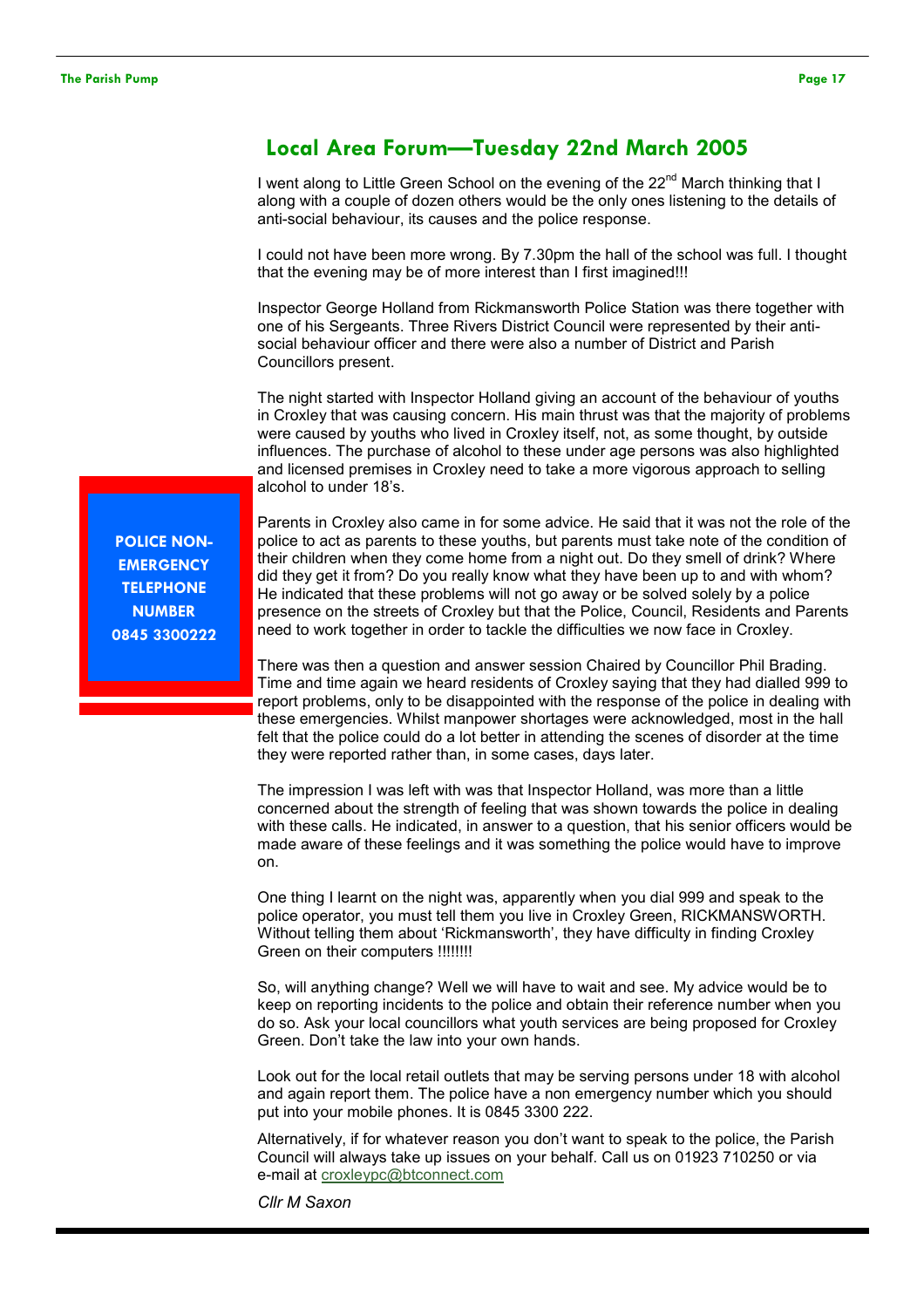

### Affordable Computer Support For The Older Generation

How to Get Started? Which Computer? Which Software? How Do I Use The Internet?

How Do I Use E-Mail?

Our knowledgeable, friendly & patient engineers handhold you through the whole process from advice, sales & installation to full training & support.

Use the internet to find old friends! Use e-mail to contact friends & relatives! Transfer treasured photographs onto your computer for easy viewing!

For free advice call Paul or Stuart at Itechsupport on 01923 674091 or 07961 435255



Pretty Kitties Parties

dancing, crazy hair styling, make-up and jewellery making combined with fun games for girls aged 5-11 we provide all the music, hair accessories, make-up and jewellery items

\*special gift for the birthday girl\* for bookings or further information:

Joanne 01923 495234 / 07789 738075 Louise 01923 469856 / 07752 058891 Email: info@prettykitties.co.uk

# Croxley Common Moor Summer Tasks Tasks start at 10am—Meet at the bottom of Mill Lane by Common Moor Lock

Sunday 12 June—Access Clearance Sunday 10 July—Ragwort Pulling Sunday 14 August—Painting

# Eagle Cars Croxley

139 Watford Road, Croxley Green, Herts WD3 3DY

Tel: 01923 771111 Fax: 01923 718622 Accounts Welcome Courier Service

| <b>Destination</b>        | Car    | 5/6 Seater | 7/8 Seater | <b>15 Seat Minibus</b> |
|---------------------------|--------|------------|------------|------------------------|
| Heathrow T1-T3            | £27.00 | £35.00     | £42.00     | £60.00                 |
| Heathrow T4               | £29.00 | £37.00     | £44.00     | £60.00                 |
| Luton                     | £27.00 | £35.00     | £42.00     | £60.00                 |
| Gatwick                   | £56.00 | £68.00     | £72.00     | £100.00                |
| Stansted                  | £56.00 | £68.00     | £72.00     | £90.00                 |
| <b>City Airport</b>       | £56.00 | £68.00     | £72.00     | £90.00                 |
| City of London            | £40.00 | £55.00     | £70.00     | £80.00                 |
| West End                  | £40.00 | £55.00     | £60.00     | £80.00                 |
| Euston/Kings X/St Pancras | £35.00 | £42.00     | £47.00     | £75.00                 |
| Paddington                | £32.00 | £40.00     | £45.00     | £75.00                 |
| Liverpool Street          | £40.00 | £55.00     | £60.00     | £80.00                 |
| Victoria                  | £40.00 | £55.00     | £60.00     | £80.00                 |
| Waterloo                  | £40.00 | £55.00     | £60.00     | £80.00                 |
| <b>Milton Keynes</b>      | £45.00 | £52.00     | £55.00     | £70.00                 |
| Chessington               | £45.00 | £52.00     | £55.00     | £70.00                 |
|                           |        |            |            |                        |

### Note: London prices DO NOT INCLUDE congestion charge

Estate car prices plus £5

Airport pickups are plus car park fee

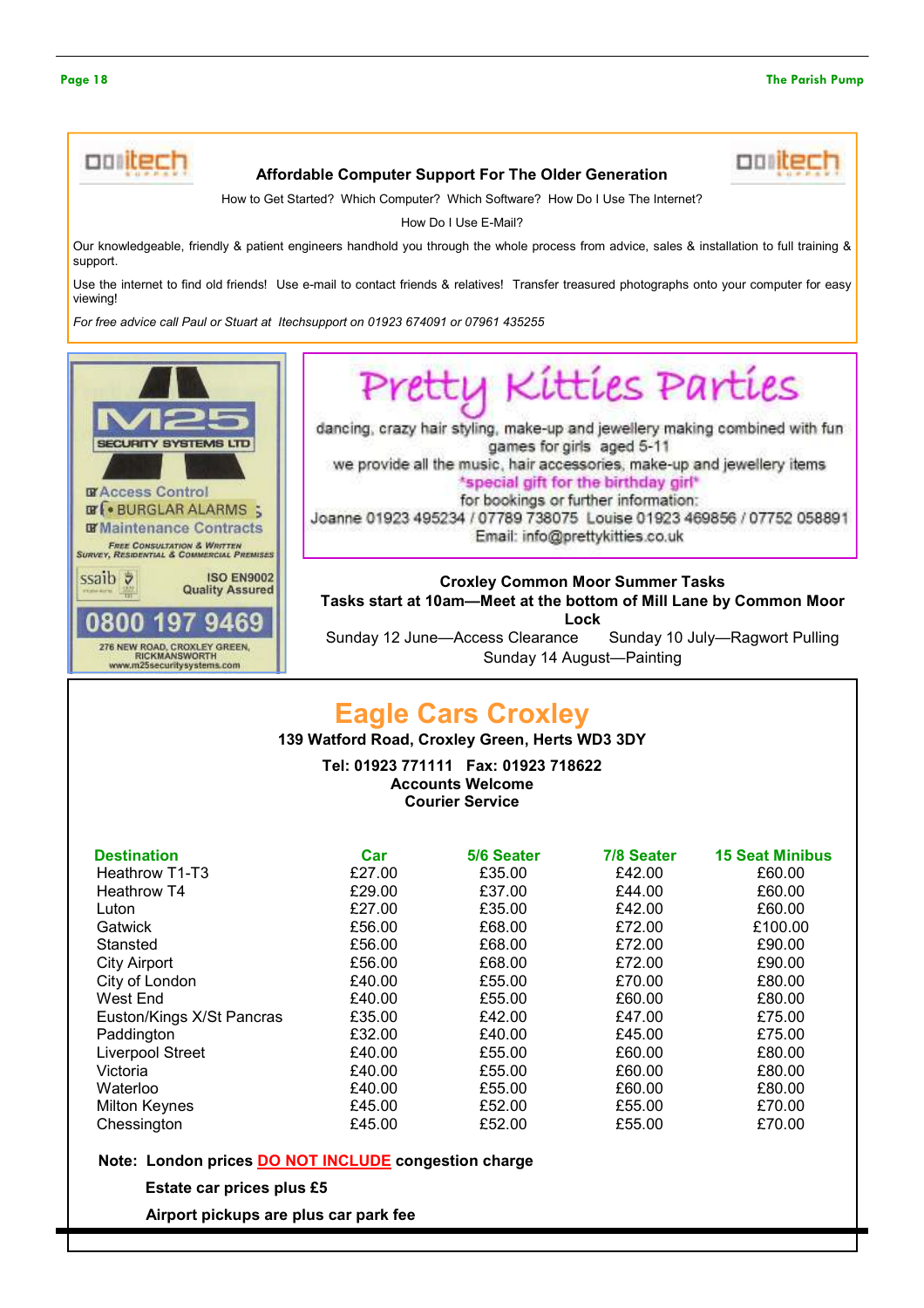# Parish Council Meeting Dates

Council meeting— last Thursday of each month (except May and August)

Annual Parish Meeting—second Thursday in April

Annual General meeting—second Thursday in May

Environment & Amenity meeting — first Tuesday of each month (except May and August)

Planning & Development meeting — first and third Wednesday of each month

Finance & Administration meeting - second Thursday of each month (except May and August)

# Shop and Business Directory (1)—New Road

| You will see in this issue of the Pump<br>that we have started compiling a list<br>of shops and other businesses in<br>Croxley Green. It is our intention to<br>focus on a different parade of shops<br>in each issue. We hope eventually to<br>have a complete list available for<br>publication in order that the residents | of Croxley can see what a wide and<br>diverse variety we have. One of the<br>objectives of the Parish Council is to<br>support local businesses so a<br>reminder to you all therefore is to<br>use the shops in Croxley whenever<br>you can. | would like to be added to the<br>us via e-mail at<br>croxleypc@btconnect.com. | If you are a business in Croxley and<br>directory then please call the Parish<br>Office on 01923 710250 or contact |
|-------------------------------------------------------------------------------------------------------------------------------------------------------------------------------------------------------------------------------------------------------------------------------------------------------------------------------|----------------------------------------------------------------------------------------------------------------------------------------------------------------------------------------------------------------------------------------------|-------------------------------------------------------------------------------|--------------------------------------------------------------------------------------------------------------------|
| James Peddle & Son, Independent<br><b>Funeral Directors</b><br>Tel: 01923 775013                                                                                                                                                                                                                                              | <b>Croxley Tyres</b><br>Tel: 01923 710323                                                                                                                                                                                                    | Pearson-Turner Partnership<br>Tel: 01923 771558                               |                                                                                                                    |
| Cartridge World<br>Tel: 01923 770072                                                                                                                                                                                                                                                                                          | Lloyds Pharmacy<br>Tel: 01923 772072                                                                                                                                                                                                         | <b>Maureen James Associates</b><br>Tel: 01923 710500                          |                                                                                                                    |
| Co-Op Store                                                                                                                                                                                                                                                                                                                   | <b>Chinese Gourmet</b><br>Tel: 01923 779300                                                                                                                                                                                                  | <b>Fantasy Flowers</b><br>Tel: 01923 777597                                   |                                                                                                                    |
| New Road Dry Cleaners                                                                                                                                                                                                                                                                                                         | W A Carr & Son<br>Tel: 01923 773611                                                                                                                                                                                                          | M25 Security Systems Limited<br>Tel: 01923 441177                             |                                                                                                                    |
| Co Co Design Limited (David Johnson)<br>Tel: 01923 441122                                                                                                                                                                                                                                                                     | <b>Grosvenor Estates</b><br>Tel: 01923 711651                                                                                                                                                                                                | Charles R Bennett & Miss D Osborne-Kirby<br>Registered Osteopath              |                                                                                                                    |
| <b>Croxley Meats</b><br>Tel: 01923 772171                                                                                                                                                                                                                                                                                     | <b>Rusts</b><br>Tel: 01923 720699                                                                                                                                                                                                            | <b>Croxley Divers</b><br>Tel: 01923 777700                                    |                                                                                                                    |
| Wachtel Fox & Co<br>Tel: 01923 775651                                                                                                                                                                                                                                                                                         | Alternative Health<br>Screening<br>Tel: 01923 710424                                                                                                                                                                                         | Olympic Group<br>Tel: 01923777199                                             |                                                                                                                    |
| C J Barbers<br>Tel: 01923 718899                                                                                                                                                                                                                                                                                              | Co-op Funeralcare<br>New Road Dental Practice<br>Tel: 01923 776625<br>Tel: 01923 776270                                                                                                                                                      |                                                                               |                                                                                                                    |
| P P Walsh<br>Tel: 01923 896067                                                                                                                                                                                                                                                                                                | Karen Manners<br>Tel: 01923 720744                                                                                                                                                                                                           | <b>New Road Service Station</b><br>Tel: 01923 775144                          |                                                                                                                    |
| Danita Canning<br>Tel: 01923 779163                                                                                                                                                                                                                                                                                           | Jane Caesari<br>Tel: 01923 710806                                                                                                                                                                                                            |                                                                               |                                                                                                                    |

# Need Funding?

Do you have a community project between £5k and £50k that has some funding but could do with more? If the answer is yes, then contact us at Rural Enterprise Project project@rcaherts.org—01920 822735) and we can help you access money from the BIFFA Award Scheme. This scheme will provide up to 90% of project costs and can be accessed by most communities in Hertfordshire.